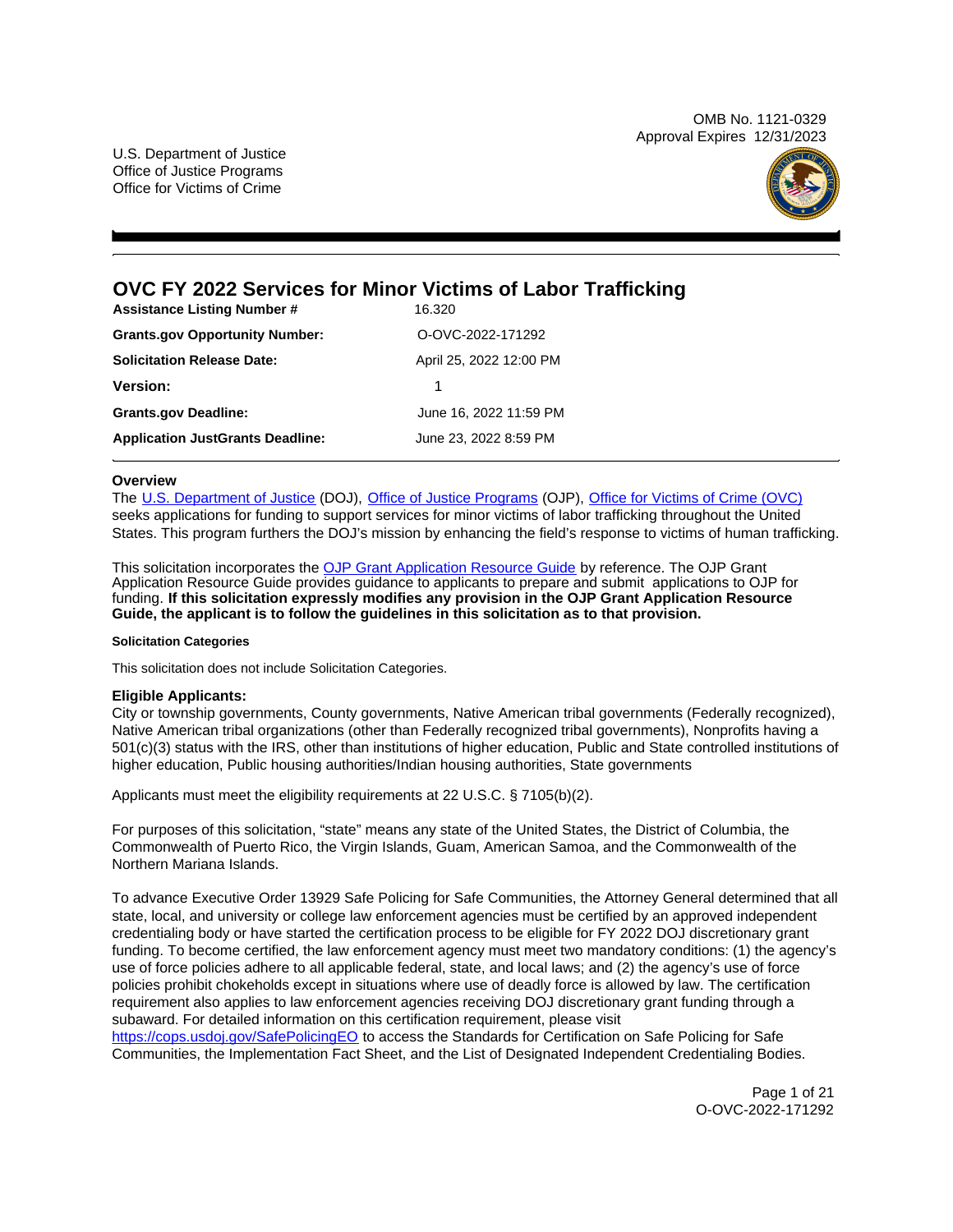<span id="page-1-0"></span>All recipients and subrecipients (including any for-profit organization) must forgo any profit or management fee.

Nonprofit organizations that hold money in offshore accounts for the purpose of avoiding paying the tax described in 26 U.S.C. § 511(a) are not eligible to apply.

OVC will consider applications under which two or more entities would carry out the federal award; however, only one entity may be the applicant. Any others must be proposed as subrecipients (subgrantees). For additional information on subawards, see the [OJP Grant Application Resource Guide.](https://www.ojp.gov/funding/Apply/Resources/Grant-App-Resource-Guide.htm)

OVC may elect to fund applications submitted under this FY 2022 solicitation in future fiscal years, dependent on, among other considerations, the merit of the applications and the availability of appropriations.

## **Contact Information**

For technical assistance with submitting the Application for Federal Assistance standard form (SF)-424 and a Disclosure of Lobbying Activities form (SF-LLL) in Grants.gov, contact the Grants.gov Customer Support Hotline at 800-518-4726, 606-545-5035, [Grants.gov Customer Support,](https://www.grants.gov/web/grants/support.html) or [support@grants.gov.](mailto:support@grants.gov) The Grants.gov Support Hotline operates 24 hours a day, 7 days a week, except on federal holidays.

For technical assistance with submitting the full application in DOJ's Justice Grants System (JustGrants), contact the JustGrants Service Desk at 833-872-5175 or [JustGrants.Support@usdoj.gov](mailto:JustGrants.Support@usdoj.gov). The JustGrants Service Desk operates 5 a.m. to 9 p.m. eastern time Monday-Friday and 9 a.m. to 5 p.m. Saturday, Sunday, and Federal holidays.

For assistance with any other requirements of this solicitation, contact the OJP Response Center by telephone at 800-851-3420 or TTY: 301-240-6310 (hearing impaired only), or by email at [grants@ncjrs.gov.](mailto:grants@ncjrs.gov) The OVC/OJP Response Center hours of operation are 10:00 a.m. to 6:00 p.m., eastern time Monday–Friday, and 10:00 a.m. to 8:00 p.m. on the solicitation closing date.

#### **Submission Information**

Applications will be submitted to DOJ in two steps:

**Step 1:** The applicant must submit by the Grants.gov deadline the required Application for Federal Assistance standard form (SF)-424 and a Disclosure of Lobbying Activities (SF-LLL) form when they register in Grants.gov at [https://www.grants.gov/web/grants/register.html.](https://www.grants.gov/web/grants/register.html) To register in [Grants.gov](https://Grants.gov), the applicant will need to ensure that its System for Award Management (SAM) registration is current.

**Step 2:** The applicant must then submit the **full application,** including attachments, in JustGrants at [JustGrants.usdoj.gov.](https://justicegrants.usdoj.gov/) To be considered timely, the full application must be submitted in JustGrants by the JustGrants application deadline. OJP encourages applicants to review the "How to Apply" section in the [OJP](https://www.ojp.gov/funding/apply/ojp-grant-application-resource-guide#apply) [Grant Application Resource Guide](https://www.ojp.gov/funding/apply/ojp-grant-application-resource-guide#apply) and the [JustGrants website](https://justicegrants.usdoj.gov/news) for more information, resources, and training.

**Pre-Application Webinar:** OVC will conduct one pre-application webinar during which OVC staff will review the solicitation requirements and conduct a question and answer session with interested potential applicants. Participation in the webinar is optional. When the webinar has been scheduled, the details and registration information will be available at [https://ovc.ojp.gov/funding/funding-webinars.](https://ovc.ojp.gov/funding/funding-webinars)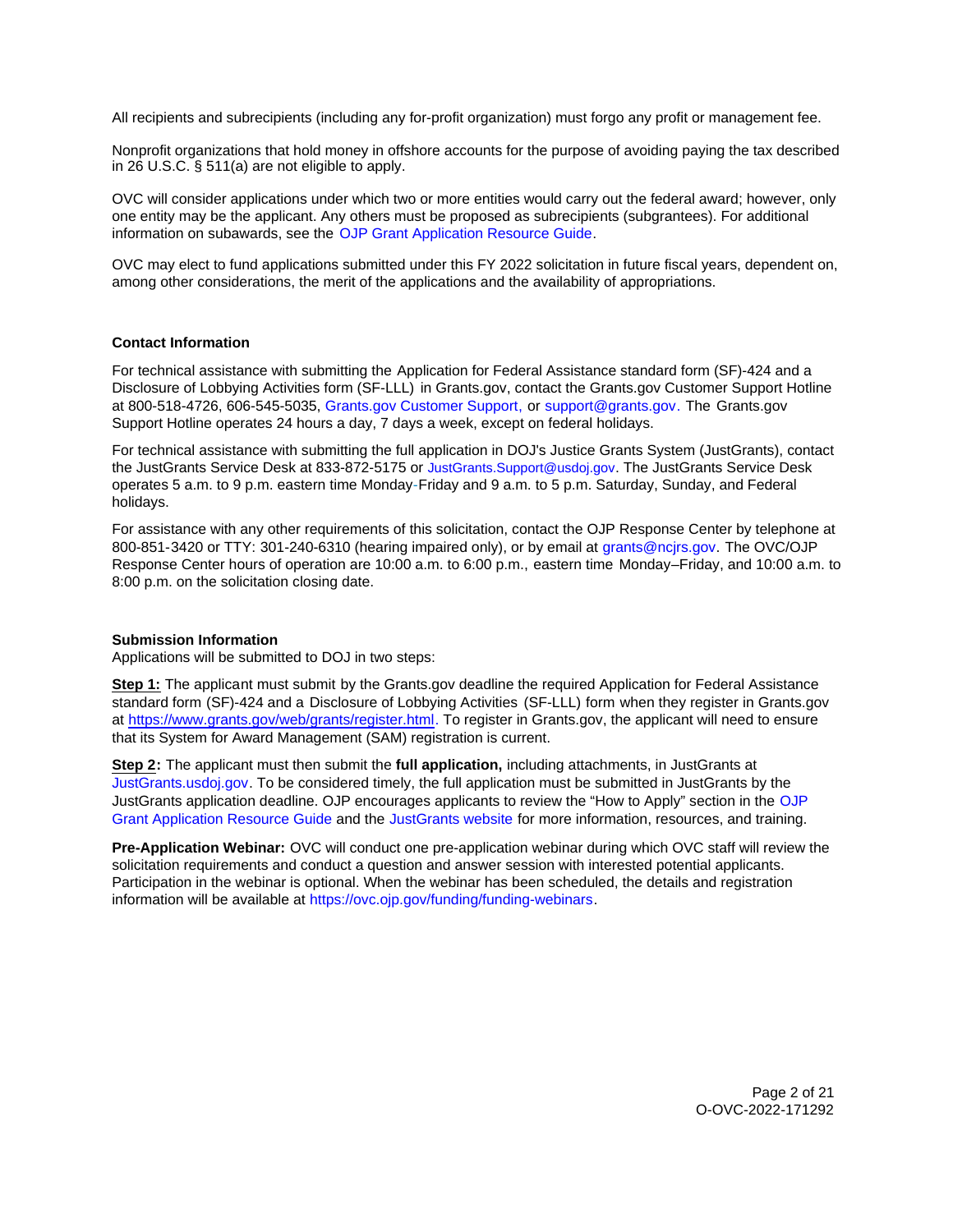# **Contents**

| Contact Information                                                                     | $\overline{2}$   |
|-----------------------------------------------------------------------------------------|------------------|
| <b>Program Description</b>                                                              | 5                |
| Overview                                                                                | 5                |
| <b>Statutory Authority</b>                                                              | $\mathbf 5$      |
| Specific Information                                                                    | $\mathbf 5$      |
| Limitation on Use of Funds (22 USC § 7110(g))                                           | 6                |
| (1) Restriction on programs                                                             | 6                |
| (2) Restriction on organizations                                                        | 6                |
| Goals, Objectives, Deliverables, and Timeline                                           | $\overline{7}$   |
| Evidence-Based Programs or Practices                                                    | 8                |
| Information Regarding Potential Evaluation of Programs and Activities                   | 8                |
| <b>OJP Priority Areas</b>                                                               | 8                |
| <b>Federal Award Information</b>                                                        | 8                |
| Awards, Amounts and Durations                                                           | 9                |
| <b>Continuation Funding Intent</b>                                                      | 9                |
| Availability of Funds                                                                   | 9                |
| <b>Types of Awards</b>                                                                  | 9                |
| Financial Management and System of Internal Controls                                    | 9                |
| <b>Budget Information</b>                                                               | $\boldsymbol{9}$ |
| Cost Sharing or Matching Requirement                                                    | 9                |
| Pre-agreement Costs (also known as Pre-award Costs)                                     | 10               |
| Limitation on Use of Award Funds for Employee Compensation: Waiver                      | 10               |
| Prior Approval, Planning, and Reporting of Conference/Meeting/Training Costs            | 10               |
| Costs Associated with Language Assistance (if applicable)                               | 10               |
| <b>Eligibility Information</b>                                                          | 10               |
| Application and Submission Information                                                  | 10               |
| Information to Complete the Application for Federal Assistance (SF-424)                 | 10               |
| Standard Applicant Information (JustGrants 424 and General Agency Information)          | 11               |
| Proposal Abstract                                                                       | 11               |
| <b>Proposal Narrative</b>                                                               | 11               |
| Goals, Objectives, Deliverables, and Timeline                                           | 13               |
| <b>Budget and Associated Documentation</b>                                              | 13               |
| Budget Worksheet and Budget Narrative (Web-based Form)                                  | 13               |
| Indirect Cost Rate Agreement (if applicable)                                            | 14               |
| Financial Management Questionnaire (including applicant disclosure of high-risk status) | 14               |
| Disclosure of Process Related to Executive Compensation                                 | 14               |
| Memoranda of Understanding (MOUs) and Other Supportive Documents                        | 14               |
| <b>Additional Application Components</b>                                                | 14               |
| <b>Curriculum Vitae or Resumes</b>                                                      | 14               |
| <b>Tribal Authorizing Resolution</b>                                                    | 14               |
| Research and Evaluation Independence and Integrity Statement                            | 14               |
| <b>Disclosures and Assurances</b>                                                       | 14               |
| Disclosure of Lobbying Activities                                                       | 14               |
| <b>DOJ Certified Standard Assurances</b>                                                | 15               |
| Applicant Disclosure of Duplication in Cost Items                                       | 15               |
| DOJ Certifications Regarding Lobbying; Debarment, Suspension and Other Responsibility   |                  |
| Matters; and Drug-Free Workplace Requirements                                           | 15               |

Page 3 of 21 O-OVC-2022-171292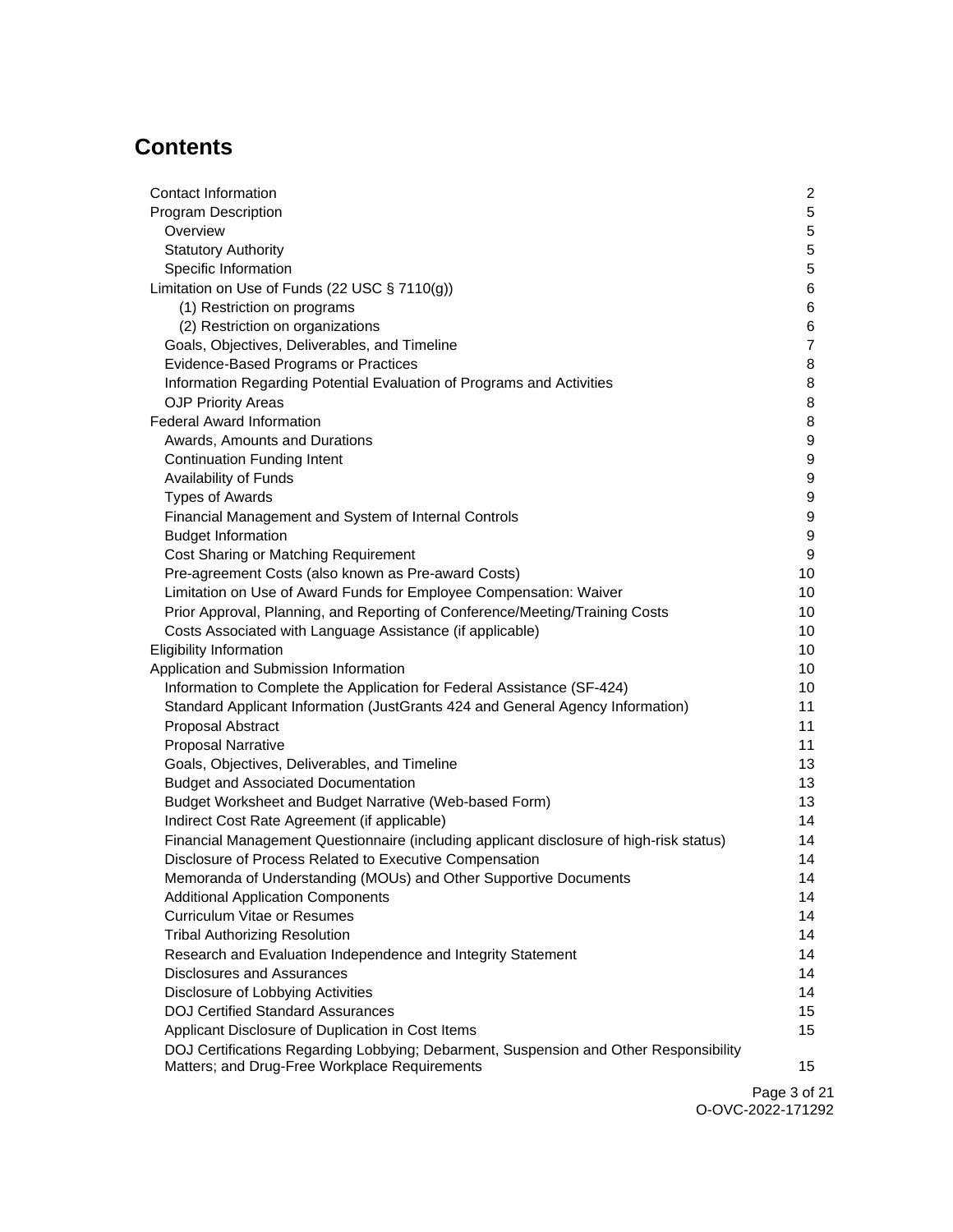| 15 |
|----|
| 15 |
| 15 |
| 15 |
| 16 |
| 16 |
| 16 |
| 17 |
| 17 |
| 17 |
| 17 |
| 18 |
| 18 |
| 18 |
| 18 |
| 18 |
| 18 |
| 18 |
| 19 |
|    |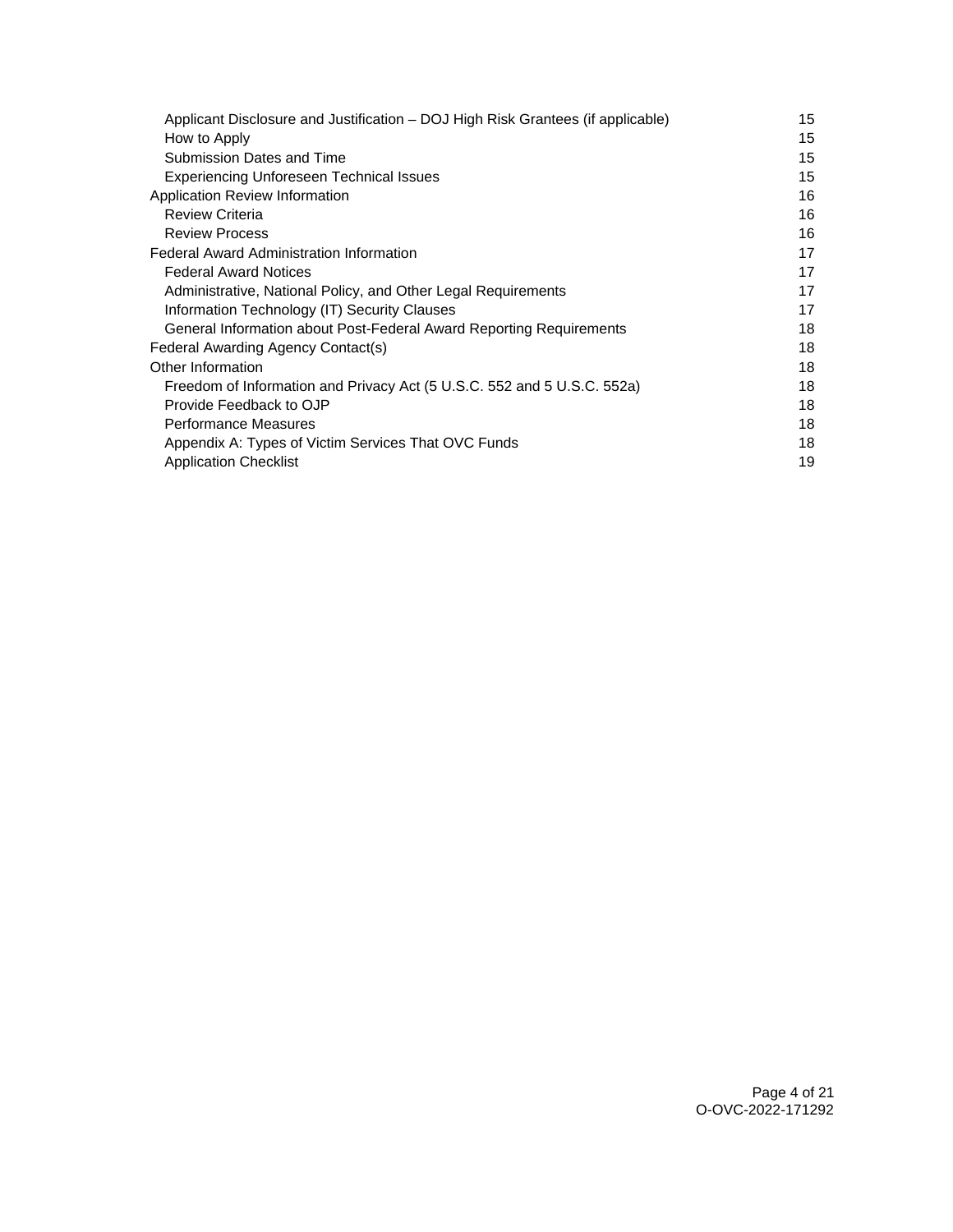## <span id="page-4-0"></span>**Program Description**

#### **Overview**

OJP is committed to advancing work that promotes civil rights and racial equity, increases access to justice, supports crime victims and individuals impacted by the justice system, strengthens community safety and protects the public from crime and evolving threats, and builds trust between law enforcement and the community.

To enhance capacity to identify, assist, and provide services to all victims of human trafficking, the Office for Victims of Crime (OVC) leads the Nation in supporting victim-centered and trauma-informed programs, policies, and resources that promote justice, access, and empowerment.

This program is designed to enhance the quality and quantity of services available to assist minor victims of labor trafficking, as defined by the Trafficking Victims Protection Act of 2000 (TVPA), as amended, by providing highquality services that are developmentally appropriate and tailored for the individual needs of young trafficking victims.

This program will provide funding for services to victims of human trafficking, as defined by 22 U.S.C. § 7102(11).

#### **Statutory Authority**

## 22 U.S.C. § 7105(b)(2)

#### **Specific Information**

The purpose of this program is to develop, expand, or strengthen victim service programs for minor victims of labor trafficking, whose victimization occurred when they were under age 18. It will provide funding for services to victims of severe forms of human trafficking, as defined by 22 U.S.C. § 7102(11).

Organizations funded under this program will provide (directly and through partnerships) services that minor victims of labor trafficking often require to address their needs for safety, security, and healing. They will also be expected to integrate into their programming developmentally appropriate and evidence-based practices. Although this program is focused on providing services to minor victims of labor trafficking, organizations should be aware that these victims could have also been exploited through sex trafficking. Applicants should address how they would respond to the needs of victims who are subjected to both sex trafficking and labor trafficking.

While funds are intended primarily for direct services to minor victims of labor trafficking, services under this program can also extend to the victim's children and supportive non-offending parents, caregivers, sponsors, and guardians, as services for these individuals impact the minor's safety, recovery, and success. Efforts to refer family members to other free and low-cost services prior to using OVC funds must be documented.

Grantees will be required to separately track and report services provided to minors and services provided to adults under this program. If services provided to minors are part of a mandatory service program, they should be tracked and reported as such. Services to adults should not be mandatory.

## **Unallowable Costs**

The following activities cannot be supported with grant funds:

#### **Holding Beds**

Grantees may not "hold beds" in a housing facility by charging their cost to the grant and keeping them empty until a victim needs the bed when other victims need access to the beds, as this may be considered an unallowable contingency payment (see 2 C.F.R. 200.433(c)).

#### **Stipends/Incentives to Participate in Services**

Neither cash nor non-cash stipends or incentives may be paid to victims to encourage their participation in services. Nominal cash or non-cash stipends (e.g., taxi or ride share vouchers; public transportation tickets

> Page 5 of 21 O-OVC-2022-171292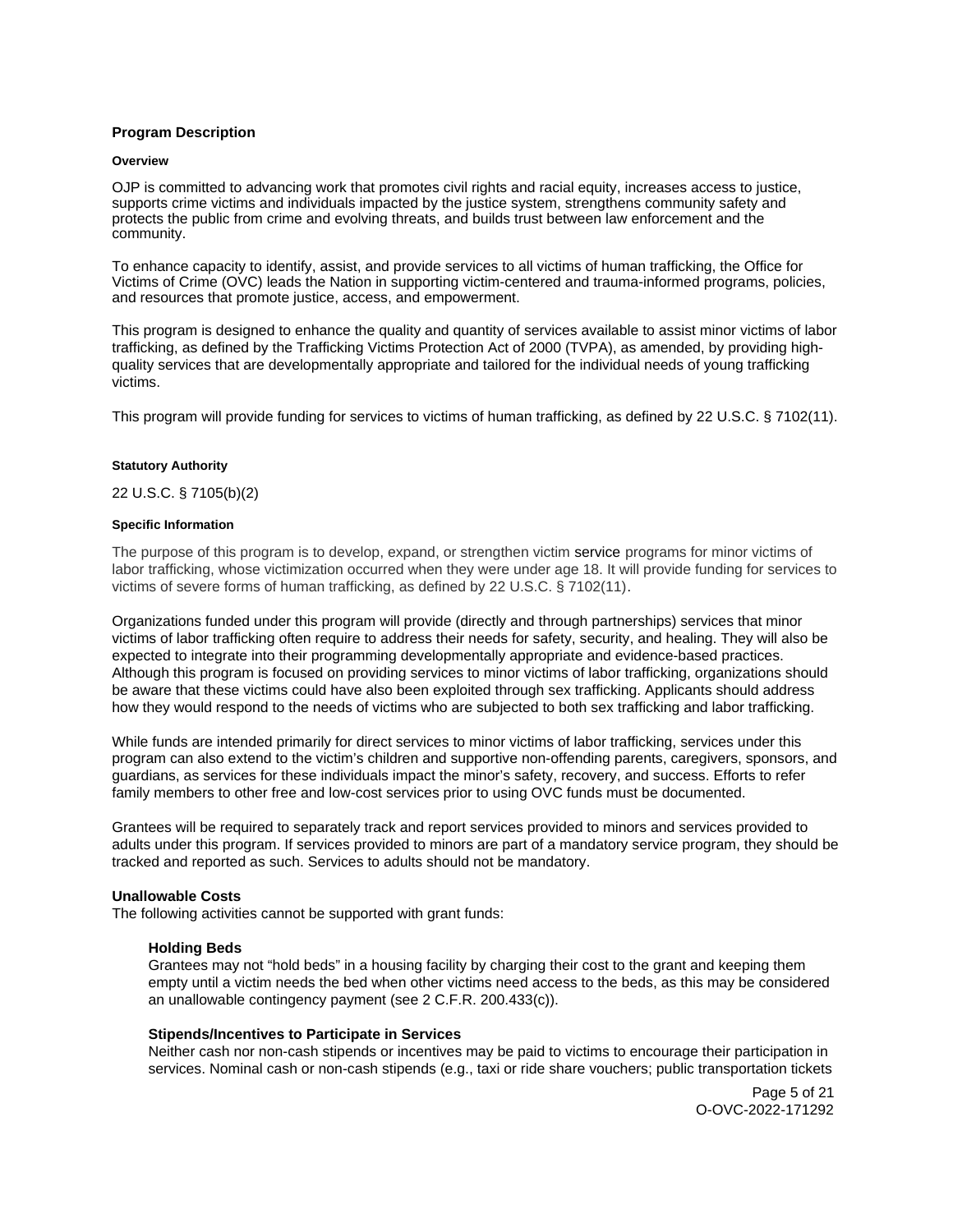<span id="page-5-0"></span>or tokens; money to pay for childcare; or gift cards for meals that are necessary when participants receive services) are allowable.

## **Primary Prevention Activities**

Per 22 U.S.C. § 7105(b)(2), the purpose of this funding is to support victim service programs; therefore, applicants should not propose primary prevention activities under this program.

## **Limitation on Use of Funds (22 USC § 7110(g))**

The following statutory language applies to all awards under this solicitation:

(1) Restriction on programs

No funds made available to carry out this chapter, or any amendment made by this chapter, may be used to promote, support, or advocate the legalization or practice of prostitution. Nothing in the preceding sentence shall be construed to preclude assistance designed to promote the purposes of this Act by ameliorating the suffering of, or health risks to, victims while they are being trafficked or after they are out of the situation that resulted from such victims being trafficked.

(2) Restriction on organizations

No funds made available to carry out this chapter, or any amendment made by this chapter, may be used to implement any program that targets victims of severe forms of trafficking in persons described in section 7102(9)(A) of this title through any organization that has not stated in either a grant application, a grant agreement, or both, that it does not promote, support, or advocate the legalization or practice of prostitution. The preceding sentence shall not apply to organizations that provide services to individuals solely after they are no longer engaged in activities that resulted from such victims being trafficked.

Pursuant to the statute above, OVC requires grantees under this program to agree to the following grant condition:

Recipient certifies that it does not promote, support, or advocate the legalization or practice of prostitution, nor will it use grant funds or program match funds to promote, support, or advocate the legalization or practice of prostitution.

## **Mandatory Program Requirements**

Applicants that receive funding under this program will be required to—

- 1. submit the policies, procedures, and rules governing the provision of services and related support services for review and approval (post-award, as required by OVC).
- 2. ensure their policies and procedures follow applicable federal and state laws protecting the civil rights of program participants and staff (post-award), including through accessing OJP training and resources on civil rights requirements.
- 3. ensure that any staff, partner staff, or service providers working with trafficking victims are trained to work with such victims, including by accessing OVC-supported training and technical assistance.
- 4. send the project coordinator or program director and one other key staff member to a virtual or inperson OVC grantee orientation and have relevant staff participate in OVC-sponsored training and technical assistance.
- 5. provide all grant-funded staff at least one session of training (to be delivered by individuals or organizations with demonstratable expertise) related to diversity, equity, inclusion, and/or accessibility and tied to program goals and objectives annually.

## **Ensuring Civil Rights**

Federal laws prohibit recipients of funding administered by OJP from discriminating in the delivery of services on the basis of age, race, color, national origin, religion, or disability. Applicable federal laws also prohibit recipients from discriminating on the basis of disability in their employment practices, and from discriminating against employees and beneficiaries on the basis of sex in funded education or training programs. Recipients are also obligated under federal civil rights laws to provide meaningful access to their programs and activities for persons with [limited English proficiency.](https://www.ojp.gov/program/civil-rights/limited-english-proficient-lep) Under certain circumstances, it might be permissible to limit services based on age. Please note that other federal, state, or local laws prohibiting discrimination may apply.

## **Enhancing Access to Services and Promoting Survivor Autonomy**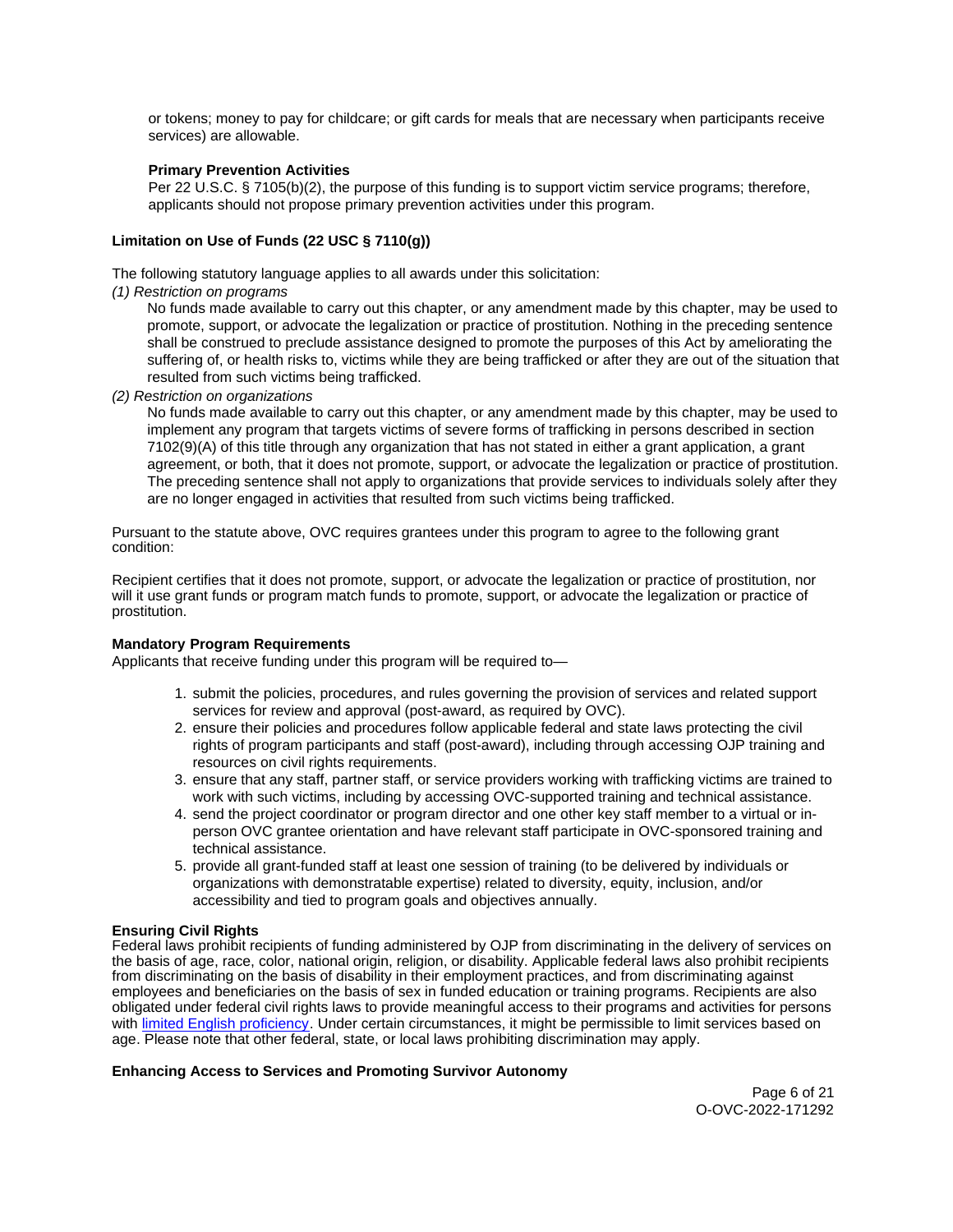<span id="page-6-0"></span>OVC is committed to an approach to human trafficking that is trauma-informed, victim-centered, survivorinformed, culturally responsive, and evidence-based. Definitions of key concepts are available in the glossary of OVC's [Model Standards for Serving Victims and Survivors of Crime](https://ovc.ojp.gov/sites/g/files/xyckuh226/files/model-standards/6/glossary.html).

In line with these concepts and to enhance survivors' access to victim services, programs funded under this solicitation will engage in practices that remove barriers to receiving services and support survivor autonomy. Such practices will reduce requirements to engage in services; promote survivors' choice within service delivery; and protect victim privacy and confidentiality.

Funded programs will demonstrate their commitment to this approach by maintaining the following (Note: many of these requirements are mandated by federal civil rights laws, while others reflect OVC's policy direction to recipients to enhance access to services and promote survivor autonomy):

- Procedures or policies that provide all survivors access to safe shelter, advocacy services, counseling, and other assistance without exclusions based on actual or perceived sex, age, immigration status, national origin (including limited English proficiency), race, religion, sexual orientation, gender identity, mental health condition, physical health condition, criminal record, involvement in commercial sex, income or lack of income, or the age and/or sex of their children. For those programs that by their design target a particular population (e.g., youth, gender-specific) there should be procedures or policies in place to ensure access to comparable, qualified services for other survivors seeking support.
- Procedures or policies that protect the confidentiality of information and/or privacy of persons receiving services.
- Procedures or policies that do not require victims to take certain actions (e.g., receive counseling, report to law enforcement, commit to sobriety) to be eligible for or to receive services. For youthserving programs with justifiable mandatory requirements, a [shared decision making model should](https://www.acf.hhs.gov/sites/default/files/documents/fysb/acf_issuebrief_htprevention_10202020_final_508.pdf)  [be used to provide minors with agency in determining a course of action.](https://www.acf.hhs.gov/sites/default/files/documents/fysb/acf_issuebrief_htprevention_10202020_final_508.pdf)
- Project designs, products, services, and/or budgets that consider the unique needs of individuals with disabilities, with limited English proficiency, or who are Deaf or hard of hearing, including accessibility for such individuals.

## **Information on Managing Human Trafficking Awards**

For more information on implementation of OVC Human Trafficking awards, please consult the [OVC HT Grantee](https://ovc.ojp.gov/program/human-trafficking/ovc-human-trafficking-program-faqs)  [FAQ document.](https://ovc.ojp.gov/program/human-trafficking/ovc-human-trafficking-program-faqs)

## **Goals, Objectives, Deliverables, and Timeline**

## **Goals**

The primary goal of this program is to develop, expand, or strengthen victim service programs for minor victims of labor trafficking, including programs that provide trauma-informed and developmentally appropriate services.

## **Objectives**

The goal in providing these services is to achieve increased safety, self-sufficiency, and well-being for victims of human trafficking.

Objectives include the following:

- 1. Provide services to meet the individualized needs of minor victims of labor trafficking.
- 2. Collaborate with and train local partners (e.g., service providers, criminal justice professionals, members of the judiciary, community- and faith-based organizations) to ensure minor victims of labor trafficking are properly identified and referred for appropriate services.
- 3. Provide assistance or referrals to other essential services for minor victims of labor trafficking.
- 4. Collect data and participate in assessment activities to determine if the program is meeting the stated goals and objectives.

## **Deliverables**

The deliverable to be provided is services, measured quarterly by service hours or units delivered, type of service, number of new and continuing victims served, and other key data points. Award recipients will be required to submit performance measure data and a quarterly performance report in JustGrants. Further guidance on the post-award submission process will be provided, if selected for award.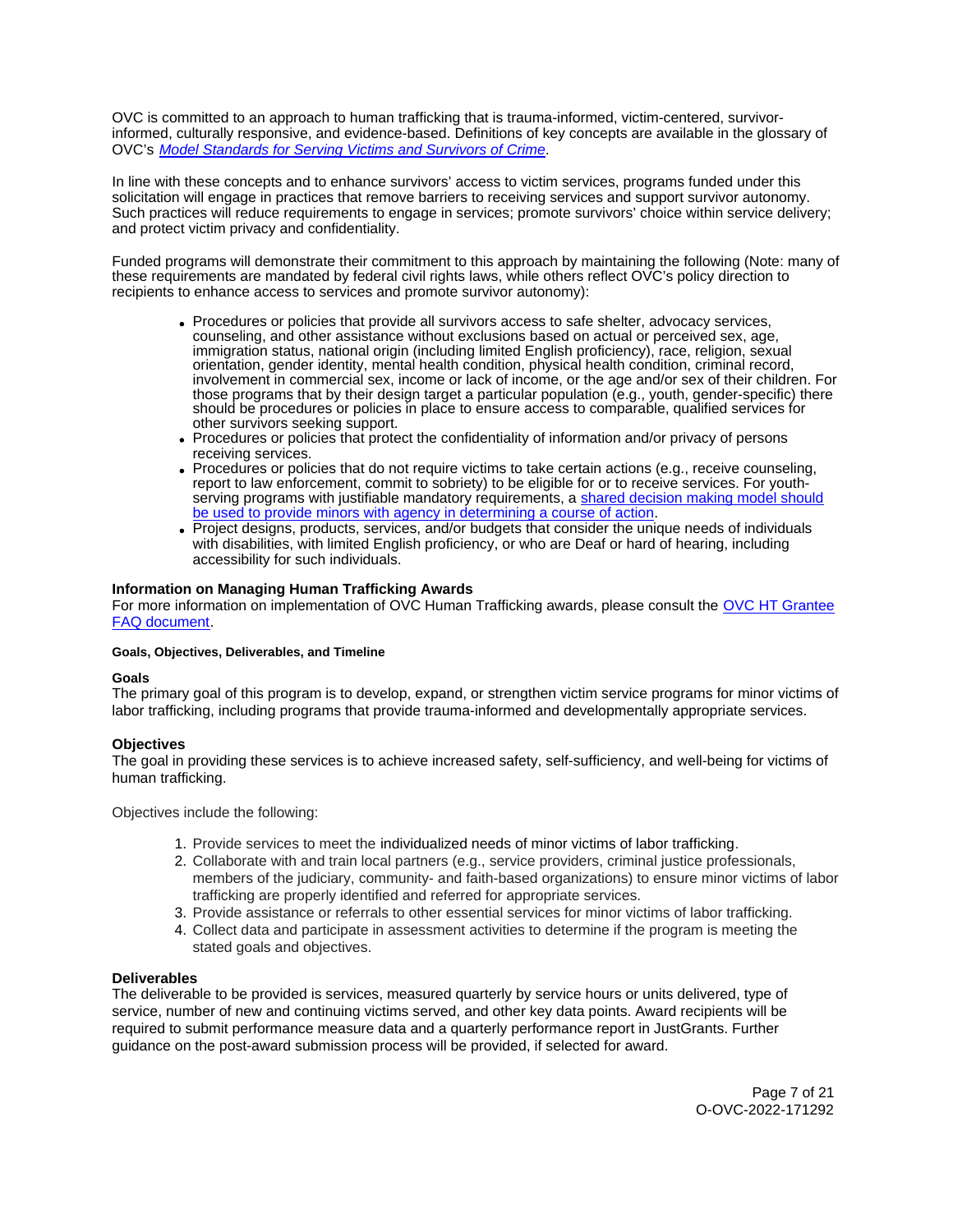<span id="page-7-0"></span>The Goals, Objectives, and Deliverables are directly related to the performance measures that show the completed work's results, as discussed in the "Application and Submission Information" section.

#### **Evidence-Based Programs or Practices**

OJP strongly encourages the use of data and evidence in policymaking and program development for criminal justice, juvenile justice, and crime victim services. For additional information and resources on evidence-based programs or practices, see the [OJP Grant Application Resource Guide.](https://www.ojp.gov/funding/apply/ojp-grant-application-resource-guide#evidence-based)

#### **Information Regarding Potential Evaluation of Programs and Activities**

OJP may conduct or support an evaluation of the programs and activities funded under this solicitation. For additional information, see the [OJP Grant Application Resource Guide](https://www.ojp.gov/funding/apply/ojp-grant-application-resource-guide#potential-evaluation) section entitled "Information Regarding Potential Evaluation of Programs and Activities."

#### **OJP Priority Areas**

The Department of Justice is committed to advancing work that promotes civil rights and racial equity, increases access to justice, supports crime victims and individuals impacted by the justice system, strengthens community safety and protects the public from crime and evolving threats, and builds trust between law enforcement and the community.

Priority Considerations Supporting Executive Order 13985, Advancing Racial Equity and Support for Underserved Communities Through the Federal Government

Consistent with this Executive Order, the term "underserved community" refers to a population sharing a particular characteristic, as well as a geographic community, that has been systematically denied a full opportunity to participate in aspects of economic, social, and civic life or whose members have been historically underserved, marginalized, and adversely affected by inequality. Such communities include, among others, Black people, Hispanics and Latino/a/e people, Native American and other Indigenous peoples of North America (including Alaska Natives, Eskimos, and Aleuts), Asian Americans, Native Hawaiians, and Pacific Islanders.

In support of Executive Order 13985, OJP will:

A. Give priority consideration to applications that include project(s) that will promote racial equity and the removal of barriers to access and opportunity for communities that have been historically underserved, marginalized, and adversely affected by inequality, when making award decisions.

To receive this consideration, the applicant must describe how the proposed project(s) will address potential inequities and barriers to equal opportunity, and/or contribute to greater access to services for underserved and historically marginalized populations.

B. Give priority consideration to applicants that can demonstrate that their capabilities and competencies for implementing their proposed project(s) are enhanced because the applicant (or at least one proposed subrecipient that will receive at least 30% of the requested award funding, as demonstrated in the Budget Worksheet and Budget Narrative) identifies as a culturally specific organization. To receive this additional priority consideration, applicants must describe how being a culturally specific organization (or funding the culturally specific subrecipient organization(s)) will enhance their ability to implement the proposed project(s) and should also specify which culturally specific populations are intended or expected to be served or to have their needs addressed under the proposed project(s).

Culturally specific organizations are defined for purposes of this solicitation as private nonprofit or tribal organizations whose primary purpose is to provide culturally specific services to, among others, Black people, Hispanics and Latino/a/e people, Native American and other Indigenous peoples of North America (including Alaska Natives, Eskimos, and Aleuts), Asian Americans, Native Hawaiians, and/or Pacific Islanders.

Note: Addressing these priority consideration areas is one of many factors that OJP considers in making funding decisions. Receiving priority consideration for one or more priority areas is not a guarantee of an award.

#### **Federal Award Information**

**Solicitation Categories** 

Page 8 of 21 O-OVC-2022-171292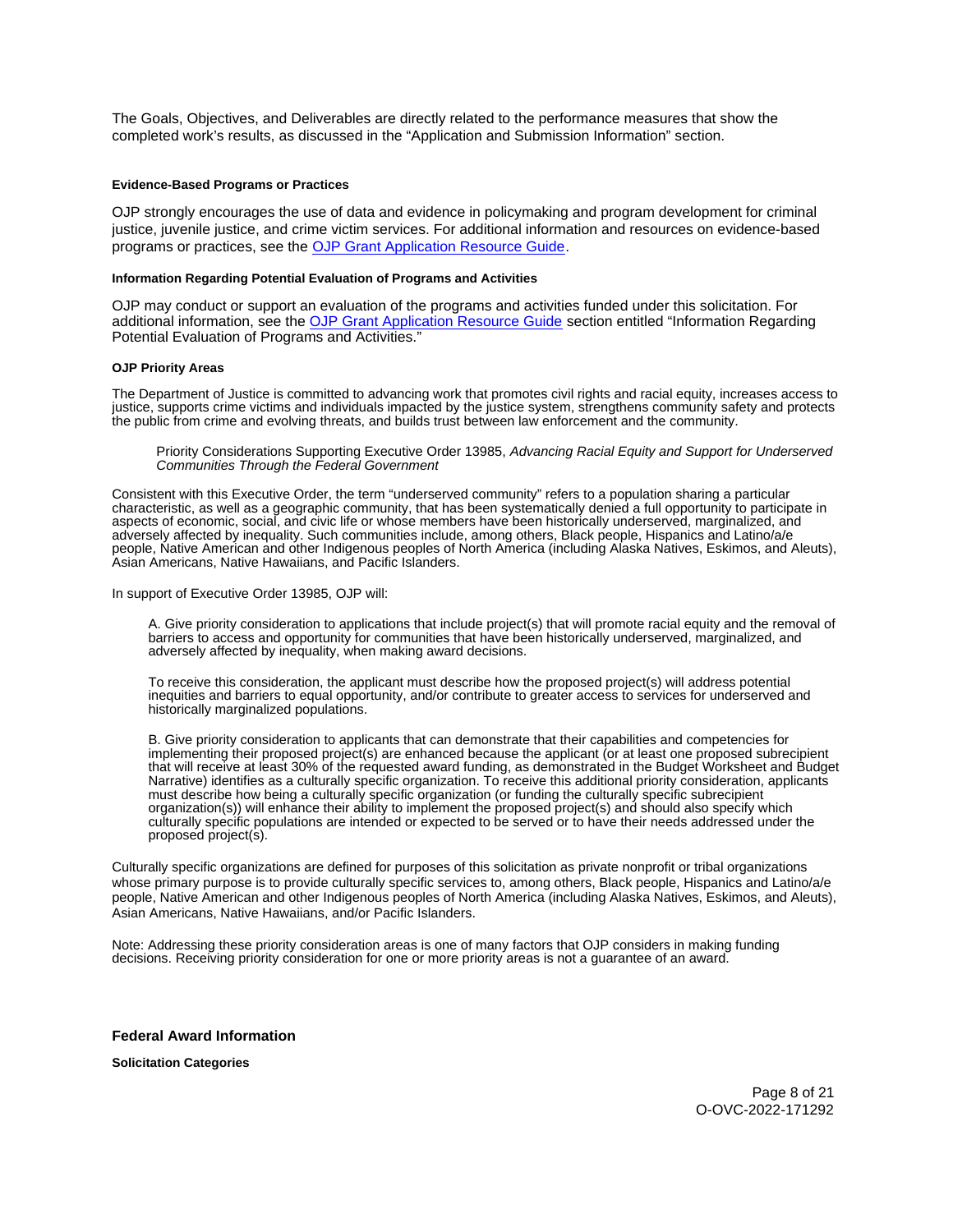<span id="page-8-0"></span>This solicitation does not include Solicitation Categories.

**Awards, Amounts and Durations** 

3

10/1/22 12:00 AM 36

**Anticipated Number of Awards Anticipated Maximum Dollar Amount of Awards**  \$[665,000.00](https://665,000.00) 

**Period of Performance Start Date**  Period of Performance Duration (Months)

**Anticipated Total Amount to be Awarded Under Solicitation**  [\\$2,000,000.00](https://2,000,000.00) 

#### **Continuation Funding Intent**

OVC may, in certain cases, provide additional funding in future years to awards made under this solicitation through continuation awards. OJP will consider, among other factors, OJP's strategic priorities, a recipient's overall management of the award, and the award-funded work's progress, when making continuation award decisions.

## **Availability of Funds**

This solicitation, and awards (if any are made) under this solicitation, are subject to the availability of appropriated funds and to any modifications or additional requirements that may be imposed by the agency or by law. In addition, nothing in this solicitation is intended to, and does not, create any right or benefit, substantive or procedural, enforceable at law or in equity by any party against the United States, its departments, agencies, or entities, its officers, employees, or agents, or any other person.

#### **Types of Awards**

OVC expects to make awards under this solicitation as grants. See the "Administrative, National Policy, and Other Legal Requirements" section of the [OJP Grant Application Resource Guide](https://ojp.gov/funding/Apply/Resources/Grant-App-Resource-Guide.htm) for a brief discussion of important statutes, regulations, and award conditions that apply to many (or in some cases, all) OJP grants.

#### **Financial Management and System of Internal Controls**

Award recipients and subrecipients (including recipients or subrecipients that are pass-through entities) must, as described in the Part 200 Uniform Requirements as set out at 2 C.F.R. 200.303, comply with standards for financial and program management. See the [OJP Grant Application Resource Guide](https://www.ojp.gov/funding/apply/ojp-grant-application-resource-guide#fm-internal-controls) for additional information.

#### **Budget Information**

## **Cost Sharing or Matching Requirement**

This solicitation requires a **25% cash or in-kind match**. Federal funds awarded under this solicitation may not cover more than 75% of the total costs of the project being funded. An applicant must identify the source of the 25% non-federal portion of the total project costs and how it will use match funds. If a successful applicant's proposed match exceeds the required match amount, and OJP approves the budget, the total match amount incorporated into the approved budget becomes mandatory and subject to audit. (Match funds may be used only for purposes that would be allowable for the federal funds.) Recipients must satisfy this match requirement with cash or in-kind match. The formula for calculating match is—

 $Federal Award Amount = Adjusted (Total) Project Costs$ Federal Share Percentage

> Page 9 of 21 O-OVC-2022-171292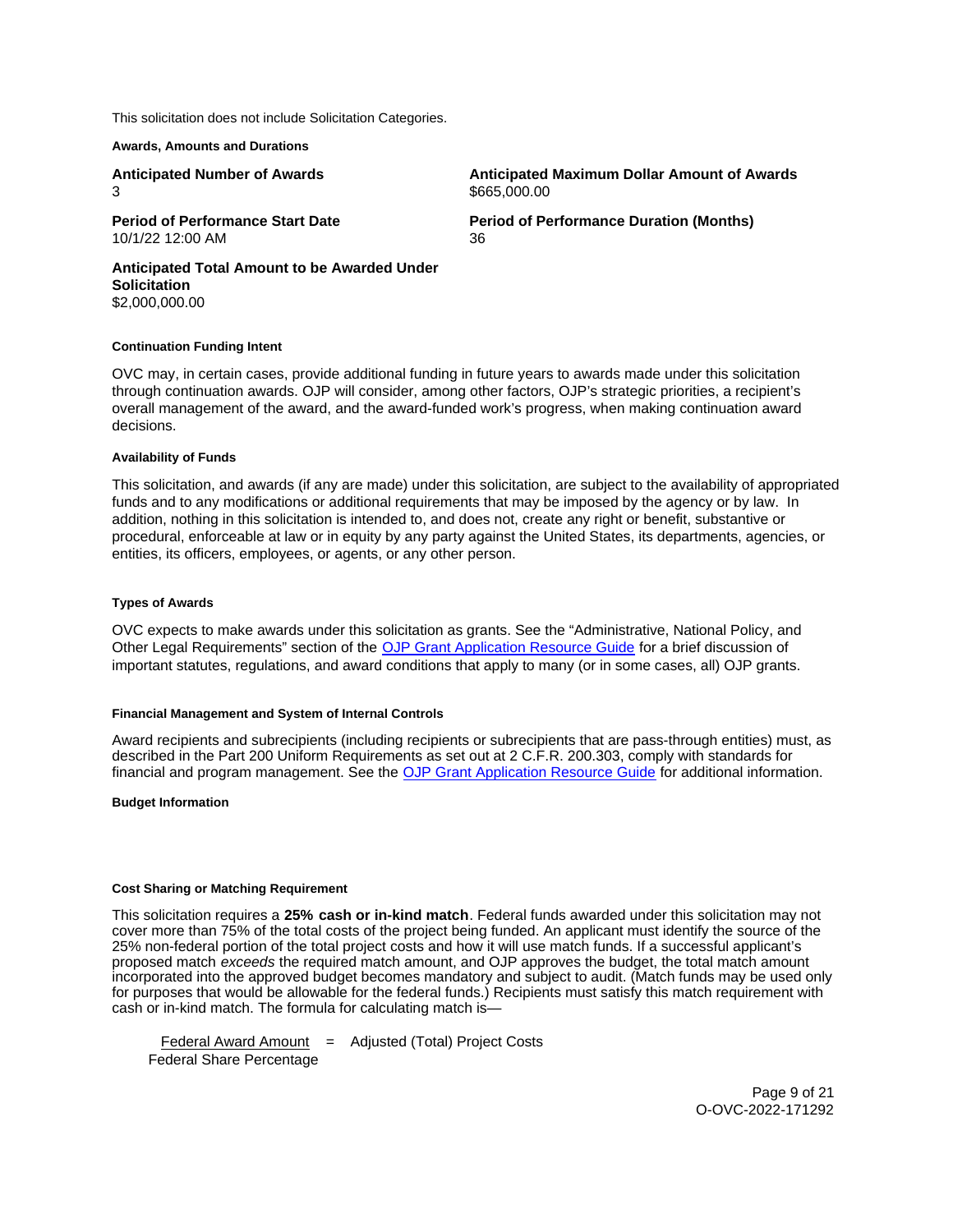<span id="page-9-0"></span>Required Recipient's Share Percentage x Adjusted Project Cost = Required Match

**Example:** 75%/25% match requirement: for a federal award amount of \$350,000, calculate match as follows:

 $$350,000 = $466,667$  25% x \$466,667 = \$116,667 match 75%

See the [OJP Grant Application Resource Guide](https://www.ojp.gov/funding/apply/ojp-grant-application-resource-guide#cost-sharing) for additional information on this match requirement. For stepby-step instructions for entering match amounts in the budget, see the [Budget Summary Match Guide.](https://justicegrants.usdoj.gov/sites/g/files/xyckuh296/files/media/document/budget-summary-match-guide.pdf)

## **Pre-agreement Costs (also known as Pre-award Costs)**

See the [OJP Grant Application Resource Guide](https://www.ojp.gov/funding/apply/ojp-grant-application-resource-guide#pre-agreement-costs) information on Pre-agreement Costs (also known as Pre-award Costs).

#### **Limitation on Use of Award Funds for Employee Compensation: Waiver**

See the [OJP Grant Application Resource Guide](https://www.ojp.gov/funding/apply/ojp-grant-application-resource-guide#limitation-use-award) information on the Limitation on Use of Award Funds for Employee Compensation; Waiver.

#### **Prior Approval, Planning, and Reporting of Conference/Meeting/Training Costs**

See the [OJP Grant Application Resource Guide](https://www.ojp.gov/funding/apply/ojp-grant-application-resource-guide#prior-approval) for information on Prior Approval, Planning, and Reporting of Conference/Meeting/Training Costs.

## **Costs Associated with Language Assistance (if applicable)**

See the [OJP Grant Application Resource Guide](https://www.ojp.gov/funding/apply/ojp-grant-application-resource-guide#costs-associated) for information on Costs Associated with Language Assistance.

#### **Eligibility Information**

For eligibility information, see the solicitation cover page.

For information on cost sharing or match requirements, see the "Federal Award Information" section.

#### **Application and Submission Information**

The following application elements **must** be included in the application to meet the basic minimum requirements to advance to peer review and receive consideration for funding:

- Proposal Abstract
- Proposal Narrative
- Budget Worksheet and Budget Narrative (Web-based Form) (The web-based form includes the budget details and the budget narrative.)

See the "Application Elements and Formatting Instructions" section of the OJP Grant Application Resource Guide for information on what happens to an application that does not contain all the specified elements or is nonresponsive to the scope of the solicitation.

## **Information to Complete the Application for Federal Assistance (SF-424)**

The SF-424 must be submitted in [Grants.gov](https://Grants.gov). It is a required standard form used as a cover sheet for submission of pre-applications, applications, and related information. See the [OJP Grant Application Resource Guide](https://www.ojp.gov/funding/Apply/Resources/Grant-App-Resource-Guide.htm) for additional information on completing the SF-424.

> Page 10 of 21 O-OVC-2022-171292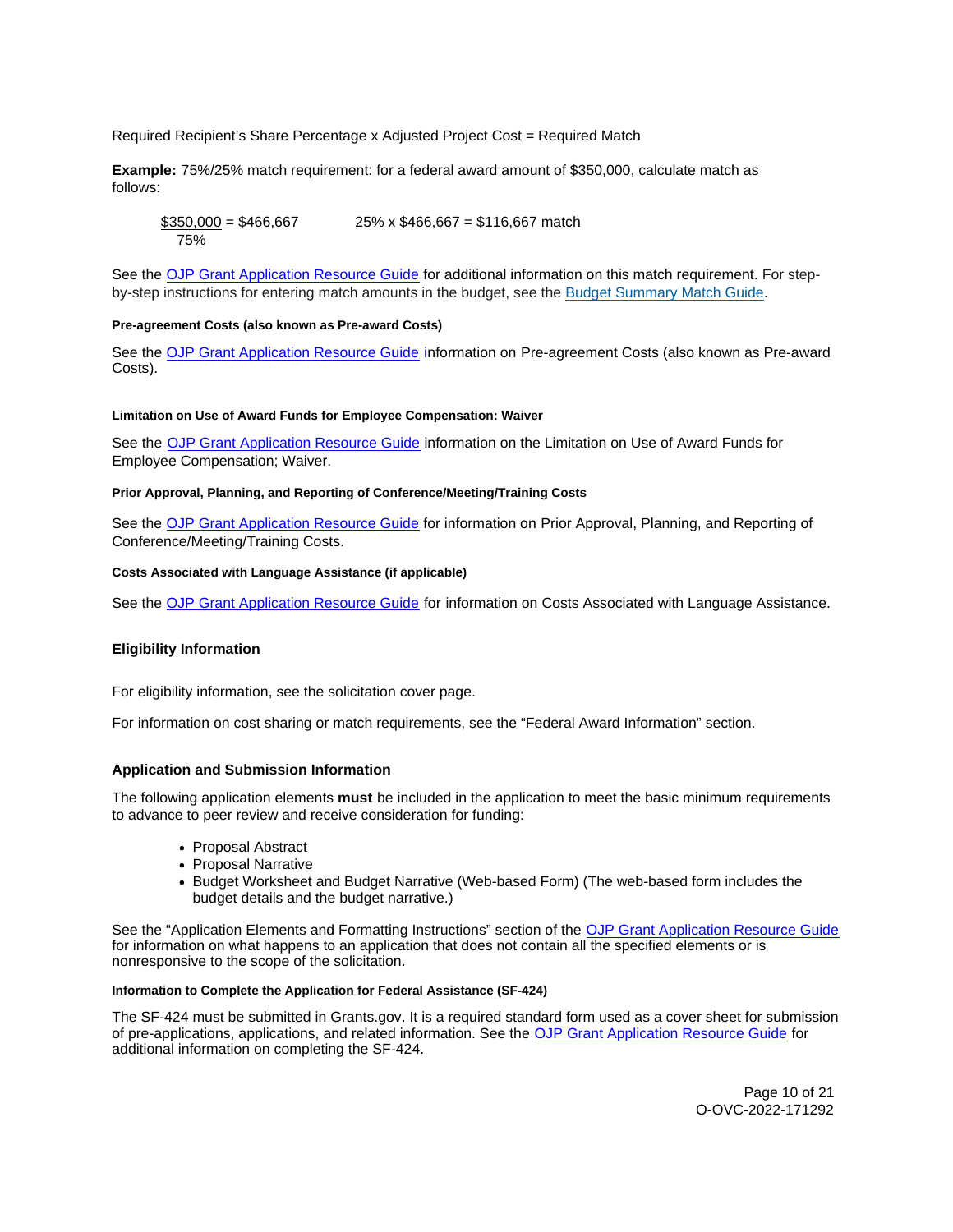<span id="page-10-0"></span>In Section 8F of the SF-424, please include the name and contact information of the individual **who will complete the application in JustGrants**. JustGrants will use this information (email address) to assign the application to this user in JustGrants.

**Intergovernmental Review:** This solicitation ("funding opportunity") **is not** subject to [Executive Order 12372.](https://www.archives.gov/federal-register/codification/executive-order/12372.html) (In completing the SF-424, an applicant is to answer question 19 by selecting "Program is not covered by E.O. 12372.")

## **Standard Applicant Information (JustGrants 424 and General Agency Information)**

The Standard Applicant Information section of the JustGrants application is pre-populated with the SF-424 data submitted in [Grants.gov.](https://Grants.gov) The applicant will need to review the Standard Applicant Information in JustGrants and make edits as needed. Within this section, the applicant will need to: add zip codes for areas affected by the project; confirm its Authorized Representative; and verify and confirm the organization's unique entity identifier, legal name, and address.

## **Proposal Abstract**

A proposal abstract (no more than 400 words) summarizing the proposed project, including the purpose of the project, primary activities, expected outcomes, the state and geographical service area, intended beneficiaries and subrecipients (if known), will be completed in the JustGrants web-based form. If you are requesting priority consideration, please indicate the priority area (A and/or B) you are applying under. This abstract should be written in the third person and will be made publicly available on the OJP website if the project is awarded.

## **Proposal Narrative**

The proposal narrative should be submitted as an attachment in JustGrants. The attached document should be double-spaced, using a standard 12-point; have no less than 1-inch margins; and should not exceed 25 pages. Pages should be numbered and submitted as an attachment. If the proposal narrative fails to comply with these length restrictions, OVC may consider such noncompliance in peer review and in final award decisions.

The following sections must be included as part of the proposal narrative:

a. Description of the Issue

This section must—

- 1. identify the nature and scope of the problem that the program will address. Applicants must demonstrate the problem of labor trafficking of minors within the targeted geographic area. Applicants should cite the sources of this data, which could include local, state, and federal data regarding investigations, prosecutions, and the number of minors identified as victims of labor trafficking in the proposed geographic area; and data from victim service providers or other local stakeholders. Data should come from multiple sources and extend beyond national hotline data.
- 2. describe previous or current attempts to address the problem, including documentation of the number of labor trafficking victims served each year during 2020 and 2021 within the targeted geographic area. At a minimum, applicants must identify the total number of victims they previously served within the targeted geographic area and the types of victims they have served (sex or labor trafficking victims). Applicants must cite the sources of this data.
- 3. describe the communities to be served, including the geographic area, populations in the service area, and any groups that are vulnerable to labor trafficking. Applicants should identify any relevant underserved communities in their geographic area using data to support their conclusions (community data, Census data, client data, etc.).
- 4. describe current efforts to address the service needs of trafficking victims in the geographic area, including programs funded through OVC, the Department of Health and Human Services (HHS), the Office on Violence Against Women, or with Victims of Crime Act (VOCA) state victim assistance funds. Explain how the proposed project is not duplicative and targets identified gaps.
- b. Project Design and Implementation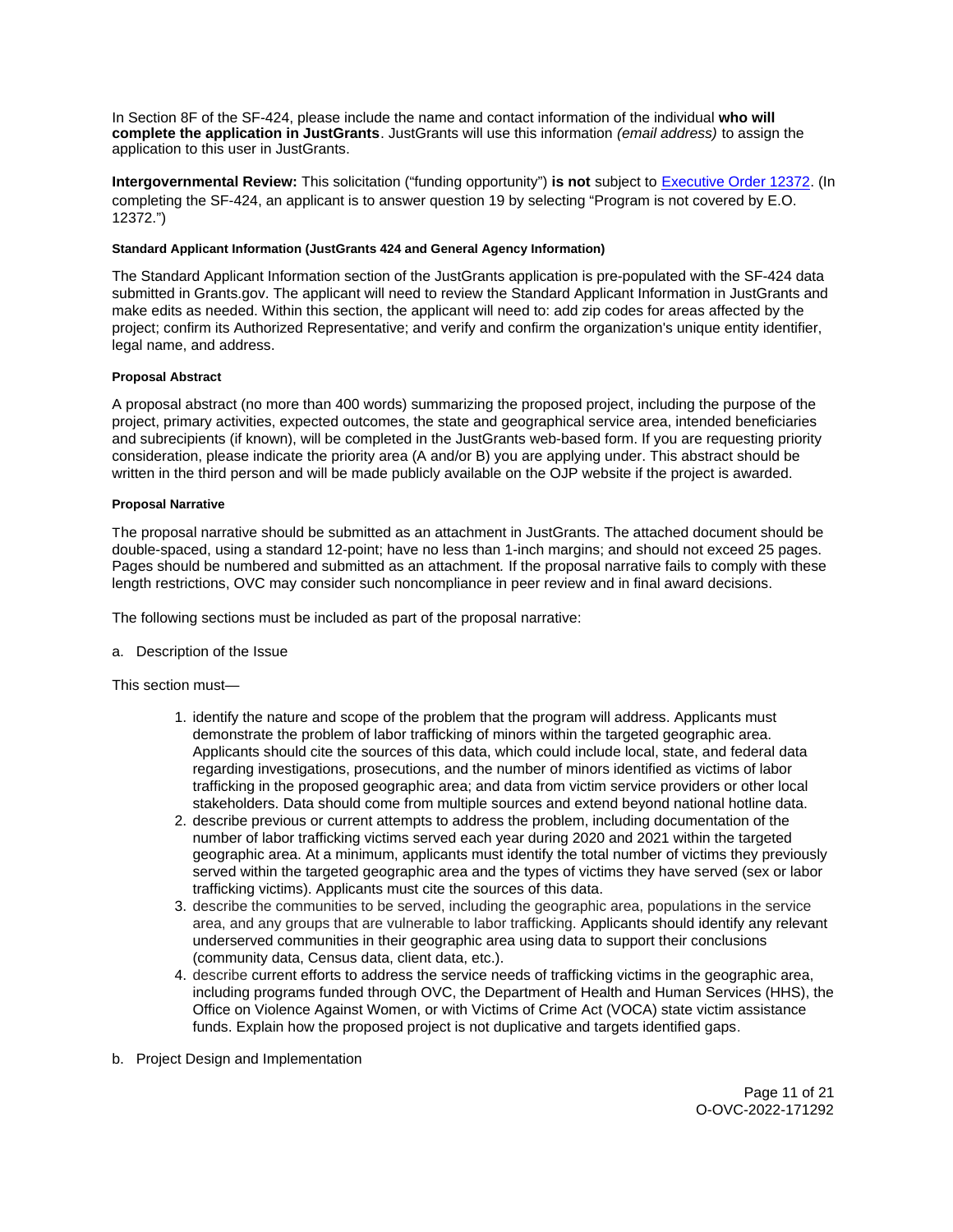The application must provide a clear link between the proposed activities and the need identified in the "Statement of the Problem" section above.

This section must—

- 1. clearly state the goals and objectives of this project. Goals and objectives must be in alignment with those stated in this solicitation.
- 2. provide a detailed description of the proposed activities necessary to implement this project and meet the stated goals and objectives.
- 3. identify which underserved communities, if any, will be targeted through the proposed project.
- 4. identify specific services that will be provided with grant funds (see Appendix A) and describe how and where the services will be provided.
- 5. link project activities to the requirements of this solicitation and justify the logic of the proposed approach.
- 6. list project partners, as appropriate, to make the project activities effective and sustainable.
- 7. describe how the applicant will ensure that project activities are trauma-informed and protect the safety and confidentiality needs of victims.
- 8. describe how the applicant will meet the individualized service needs of victims and support victiminformed decisionmaking within the delivery of services.

If the applicant is seeking priority consideration for Priority A, it should address in this section how the proposed project(s) will promote racial equity and/or the removal of barriers to access and opportunity, and/or contribute to greater access to services, for communities that have been historically underserved, marginalized, and adversely affected by inequality.

## c. Capabilities and Competencies

This section must—

- 1. demonstrate the institutional experience and expertise (or have submitted formal agreements with partners with experience and expertise with the application) to effectively implement the requirements of this solicitation.
- 2. demonstrate a history of providing services on behalf of children and youth, and a capacity to address the legal needs of minors, such as parental consent and housing.
- 3. identify the key individuals and organizations involved in the proposed project.
- 4. demonstrate that the individuals and organizations identified have the capacity to address the stated need, including the expertise necessary to provide services to labor trafficking victims, and can successfully implement the proposed project activities.
- 5. describe specific roles and responsibilities of all project partners and key staff.
- 6. demonstrate that project staff have appropriate training and experience to implement project activities as described in the proposal, including the knowledge and expertise necessary to implement culturally responsive projects with the identified underserved communities, and document plans and position descriptions for staff to be hired. (Organizational screening policies and procedures for staff working directly with minors should be detailed.)
- 7. demonstrate the capacity and expertise of the lead applicant and all project partners to serve minor victims of labor trafficking.
- 8. clearly describe who will implement activities as described in the "Project Design and Implementation" section.
- 9. describe the applicant's experience managing federal grants that support services to crime victims, and document the applicant's administrative and financial capacity to manage federal grants. If the applicant has other grants for providing services to victims of human trafficking, the applicant must describe the scope of each of these grants and describe how activities and data collection on these projects will be tracked separately to avoid duplication.

If the applicant is seeking priority consideration under Priority B, it should describe within this section how being a culturally specific organization (or funding a culturally specific subrecipient organization at a minimum of 30% of

> Page 12 of 21 O-OVC-2022-171292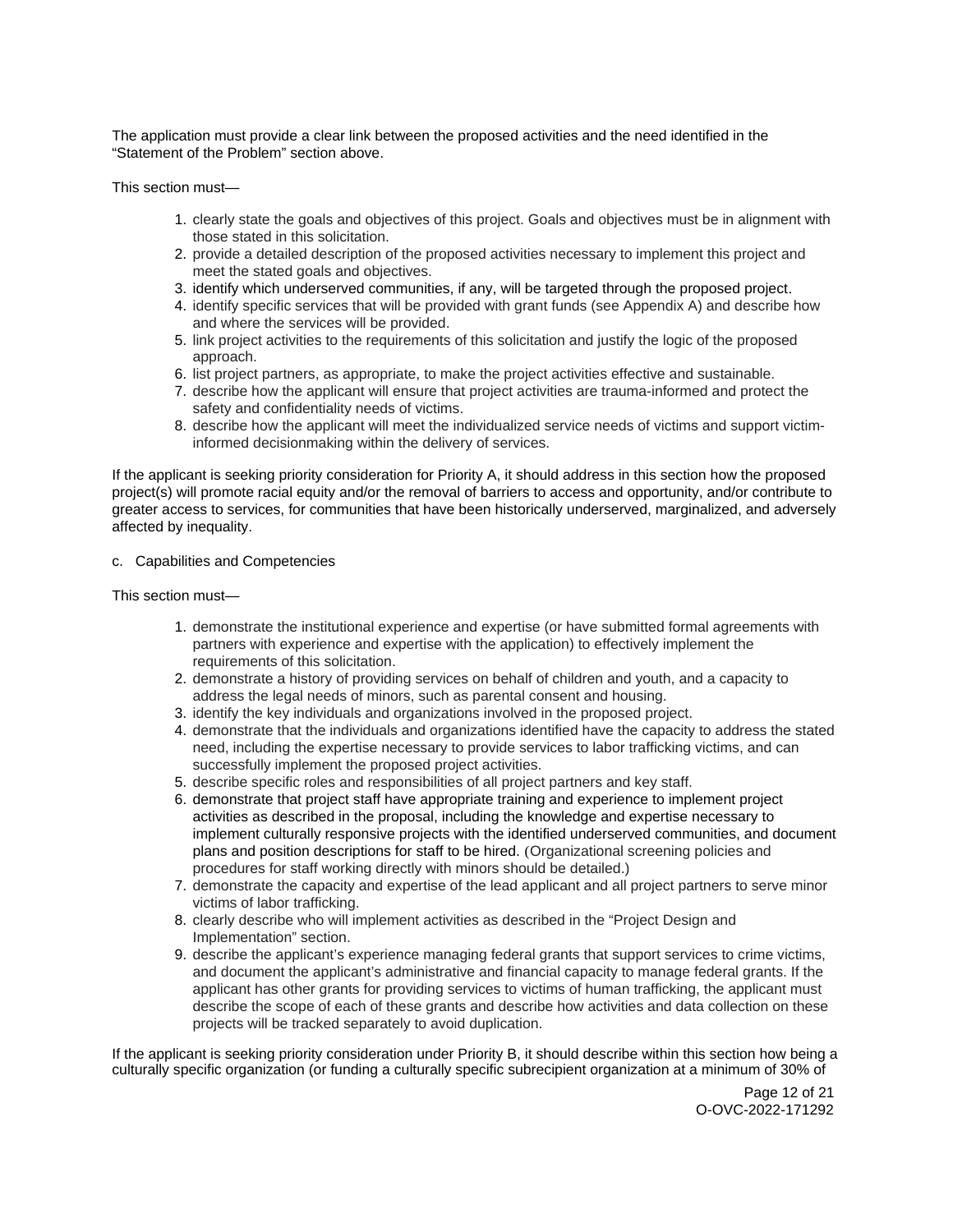<span id="page-12-0"></span>the project budget) will enhance its ability to implement the proposed project(s) and should also specify which culturally specific populations are intended or expected to be served or have their needs addressed under the proposed project(s).

d. Plan for Collecting the Data Required for this Solicitation's Performance Measures

This section must—

- 1. state the applicant's understanding of the performance data reporting requirements for this grant program, and describe a plan for collecting all the performance measures data required by this solicitation.
- 2. identify key staff who will be responsible for collecting and reporting data.
- 3. outline a plan for conducting evaluation activities to determine if the project is meeting goals and objectives.

Note: Applicants are **not** required to submit performance data with the application. Rather, performance measure information is included as an alert that successful applicants will be required to submit performance data as part each award's reporting requirements.

OJP will require each successful applicant to submit regular performance data that show the completed work's results. The performance data directly relate to the goals, objectives, and deliverables identified in the "Goals, Objectives, and Deliverables" discussion. Applicants can visit OJP's performance measurement page at [www.ojp.gov/performance](https://www.ojp.gov/performance) for an overview of performance measurement activities at OJP.

To determine performance measure requirements for this solicitation, use the "Human Trafficking Performance Measures Map with Question Sets by Solicitation" document at [https://ovc.ojp.gov/funding/performance](https://ovc.ojp.gov/funding/performance-measures/human-trafficking)[measures/human-trafficking.](https://ovc.ojp.gov/funding/performance-measures/human-trafficking) Locate the solicitation title and fiscal year to see question sets for each assigned performance measure. Examples of the performance measures questionnaires and related question sets, along with other reporting resources, can be found in the drop-down menu for victim service provider, task force, or training and technical assistance grantees.

OVC will require award recipients to submit performance measure data and performance reports in JustGrants. OVC will provide further guidance on the post-award submission process, if selected for award.

## **Note on Project Evaluations**

An applicant that proposes to use award funds through this solicitation to conduct project evaluations must follow the guidance in the "Note on Project Evaluations" section in the [OJP Grant Application Resource Guide.](https://www.ojp.gov/funding/Apply/Resources/Grant-App-Resource-Guide.htm)

#### **Goals, Objectives, Deliverables, and Timeline**

The applicant will submit the Services for Minor Victims of Labor Trafficking program's goals, objectives, deliverables, and timelines in the JustGrants web-based form.

#### **Budget and Associated Documentation**

#### **Budget Worksheet and Budget Narrative (Web-based Form)**

The applicant will complete the JustGrants web-based budget form.

See the [OJP Grant Application Resource Guide](https://ojp.gov/funding/Apply/Resources/Grant-App-Resource-Guide.htm) for additional information.

The applicant should include a description in the narrative as to the cash or in-kind match that is included in the project budget.

If the applicant is seeking priority consideration under Priority B based on the identification of at least one proposed subrecipient as a culturally specific organization, the proposed funding for the subrecipient in the webbased budget form **must be a minimum of 30% of award funding.** 

The budget narrative must also describe how the activities that will be funded with the (minimum) 30% of award

Page 13 of 21 O-OVC-2022-171292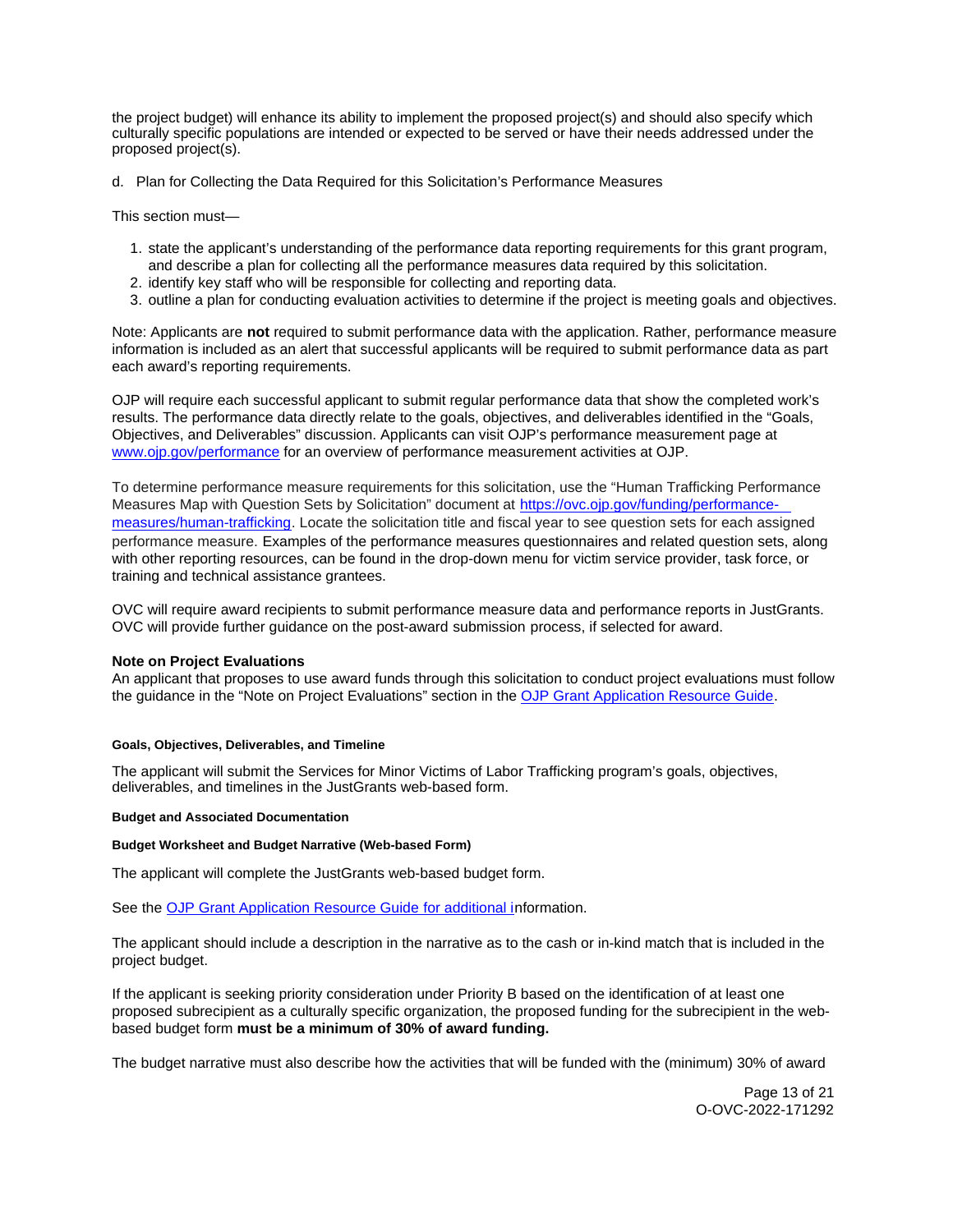<span id="page-13-0"></span>funding provided to the subrecipient **specifically relate to the priority consideration requested under Priority B** and described in the Capabilities and Competencies section of the application.

#### **Indirect Cost Rate Agreement (if applicable)**

The applicant will submit its indirect cost rate agreement by uploading it as an attachment in JustGrants. See the [OJP Grant Application Resource Guide](https://www.ojp.gov/funding/apply/ojp-grant-application-resource-guide#indirect-cost) for additional information.

#### **Financial Management Questionnaire (including applicant disclosure of high-risk status)**

The applicant will download the questionnaire, complete it, and submit it by uploading it as an attachment in JustGrants. See the [OJP Grant Application Resource Guide](https://www.ojp.gov/funding/apply/ojp-grant-application-resource-guide#fm-internal-controls-questionnaire) for the link to the questionnaire and additional information.

#### **Disclosure of Process Related to Executive Compensation**

If applicable, applicants will submit a description of the process used to determine executive compensation by uploading the document as an attachment in JustGrants. See the "Application Attachments" section of the [OJP](https://www.ojp.gov/funding/Apply/Resources/Grant-App-Resource-Guide.htm)  [Grant Application Resource Guide](https://www.ojp.gov/funding/Apply/Resources/Grant-App-Resource-Guide.htm) for information.

#### **Memoranda of Understanding (MOUs) and Other Supportive Documents**

Applicants that propose project partners must submit documentation demonstrating a commitment from those partners. For subawards, a fully executed MOU is recommended. However, Letters of Intent to formalize the MOU upon award funding are acceptable. Letters of Support from project partners not receiving funds from the award are acceptable.

#### **Additional Application Components**

Applicants will attach the additional requested documentation in JustGrants.

#### **Curriculum Vitae or Resumes**

Position descriptions and resumes for key positions should be tailored to the applicant to demonstrate qualifications of staff involved in the project.

#### **Tribal Authorizing Resolution**

An application in response to this solicitation may require inclusion of tribal authorizing documentation as an attachment. If applicable, the applicant will submit the tribal authorizing documentation by uploading it as an attachment in JustGrants. See the [OJP Grant Application Resource Guide](https://www.ojp.gov/funding/apply/ojp-grant-application-resource-guide#tribal-authorizing-resolution) for information on tribal authorizing resolutions.

#### **Research and Evaluation Independence and Integrity Statement**

If an application proposes research (including research and development) and/or evaluation, the applicant must demonstrate research/evaluation independence and integrity, including appropriate safeguards, before it may receive award funds. The applicant will submit documentation of its research and evaluation independence and integrity by uploading it as an attachment in JustGrants. For additional information, see the [OJP Grant](https://www.ojp.gov/funding/apply/ojp-grant-application-resource-guide#research-evaluation)  [Application Resource Guide.](https://www.ojp.gov/funding/apply/ojp-grant-application-resource-guide#research-evaluation)

#### **Disclosures and Assurances**

The applicant will address the following disclosures and assurances.

#### **Disclosure of Lobbying Activities**

Complete and submit the SF-LLL in [Grants.gov.](https://Grants.gov) See the [OJP Grant Application Resource Guide](https://www.ojp.gov/funding/apply/ojp-grant-application-resource-guide#disclosure-lobby) for additional information.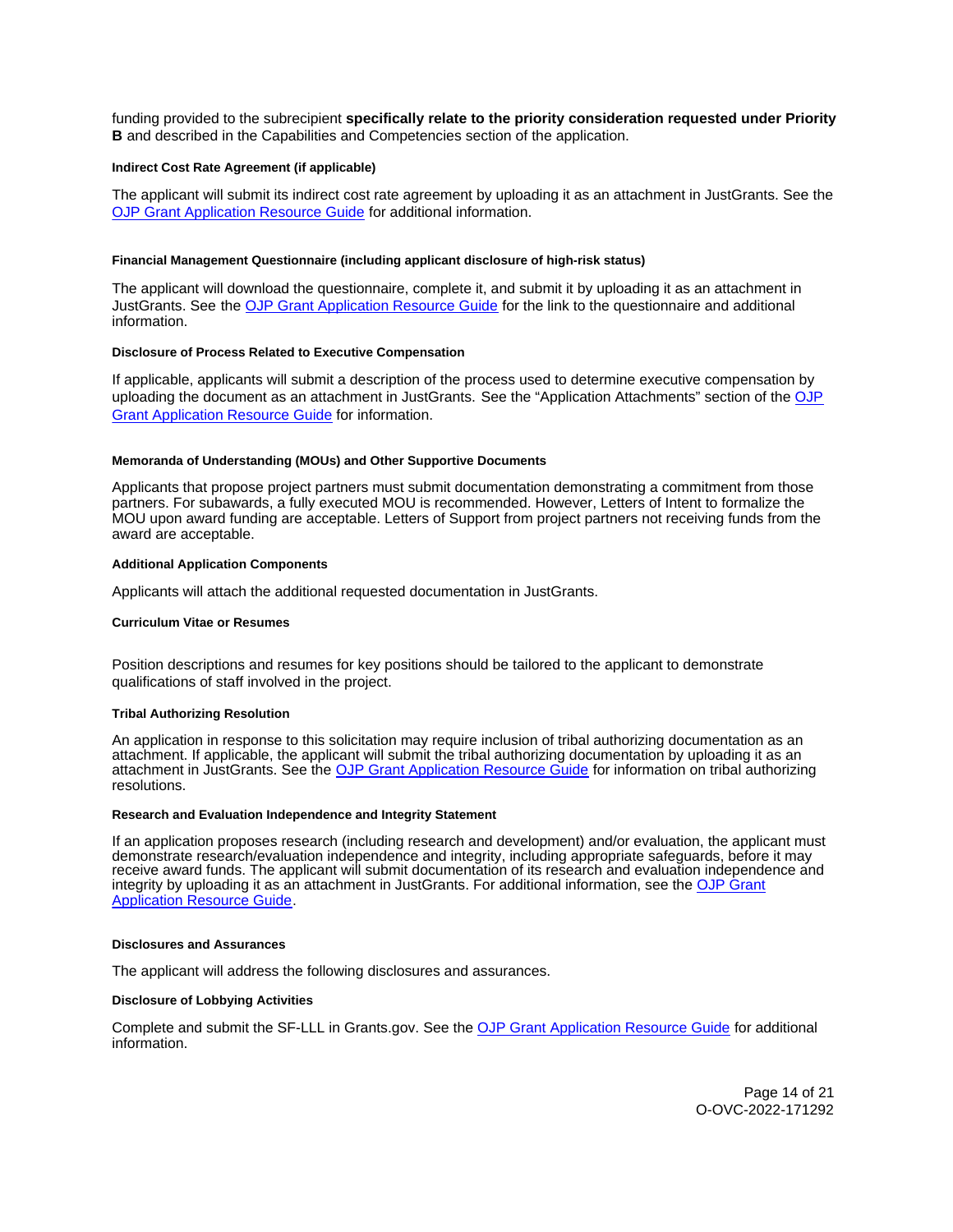#### <span id="page-14-0"></span>**DOJ Certified Standard Assurances**

Review and accept the DOJ Certified Standard Assurances in JustGrants. See the [OJP Grant Application Resource](https://www.ojp.gov/funding/apply/ojp-grant-application-resource-guide#administrative)  [Guide](https://www.ojp.gov/funding/apply/ojp-grant-application-resource-guide#administrative) for additional information.

#### **Applicant Disclosure of Duplication in Cost Items**

Complete the JustGrants web-based Applicant Disclosure of Duplication in Cost Items form. See the [OJP Grant](https://www.ojp.gov/funding/apply/ojp-grant-application-resource-guide#applicant-disclosure-pending-applications)  [Application Resource Guide](https://www.ojp.gov/funding/apply/ojp-grant-application-resource-guide#applicant-disclosure-pending-applications) for additional information.

## **DOJ Certifications Regarding Lobbying; Debarment, Suspension and Other Responsibility Matters; and Drug-Free Workplace Requirements**

Review and accept the DOJ Certified Certifications Regarding Lobbying; Debarment, Suspension and Other Responsibility Matters; Drug-Free Workplace Requirements; Law Enforcement and Community Policing in JustGrants. See the [OJP Grant Application Resource Guide](https://www.ojp.gov/funding/apply/ojp-grant-application-resource-guide#administrative) for additional information.

### **Applicant Disclosure and Justification – DOJ High Risk Grantees (if applicable)**

If applicable, submit the DOJ High Risk Disclosure and Justification as an attachment in JustGrants. A DOJ High Risk Grantee is an award recipient that has received a DOJ High Risk designation based on a documented history of unsatisfactory performance, financial instability, management system or other internal control deficiencies, or noncompliance with award terms and conditions on prior awards, or is otherwise not responsible. See the [OJP Grant Application Resource Guide](https://www.ojp.gov/funding/apply/ojp-grant-application-resource-guide#applicant-disclosure-justification) for additional information.

## **How to Apply**

Step 1: The applicant must submit the **SF-424** and **SF-LLL** in [Grants.gov](https://Grants.gov) at [https://www.grants.gov/web/grants/register.html.](https://www.grants.gov/web/grants/register.html)

Step 2: The applicant must then submit the **full application,** including attachments, in JustGrants in [JustGrants.usdoj.gov.](https://justicegrants.usdoj.gov/)

For additional information, see the "How to Apply" section in the [OJP Grant Application Resource Guide](https://www.ojp.gov/funding/apply/ojp-grant-application-resource-guide#apply) and the [DOJ Application Submission Checklist.](https://justicegrants.usdoj.gov/sites/g/files/xyckuh296/files/media/document/appln-submission-checklist.pdf)

#### **Submission Dates and Time**

The **SF-424 and the SF-LLL** must be submitted in [Grants.gov](https://Grants.gov) by 11:59 p.m. eastern time on June 16, 2022.

The **full application** must be submitted in JustGrants by 8:59 p.m. eastern time on June 23, 2022.

OJP urges applicants to submit their [Grants.gov](https://Grants.gov) and JustGrants submissions prior to the due dates to allow sufficient time to correct errors and resubmit by the submission deadlines if a rejection notification is received. To be considered timely, the **full application** must be submitted in JustGrants by the JustGrants application deadline.

#### **Experiencing Unforeseen Technical Issues**

An applicant that experiences unforeseen SAM.gov, [Grants.gov,](https://Grants.gov) or JustGrants technical issues beyond its control that prevent application submission by the deadline, must demonstrate all efforts in requesting technical support in order to submit an application by the deadline. Technical support is available via phone and email to the applicable SAM.gov, [Grants.gov,](https://Grants.gov) or JustGrants support centers or service desks in which an applicant received a ticket number for resolution. If an applicant misses a deadline due to unforeseen technical difficulties, the applicant may request a waiver to submit an application after the deadline. Note: If an applicant does not submit all the required [Grants.gov](https://Grants.gov) forms by the [Grants.gov](https://Grants.gov) deadline, the applicant will not be able to proceed to the JustGrants portion of the application process.

An applicant experiencing technical difficulties with the following systems must contact the associated support Page 15 of 21 O-OVC-2022-171292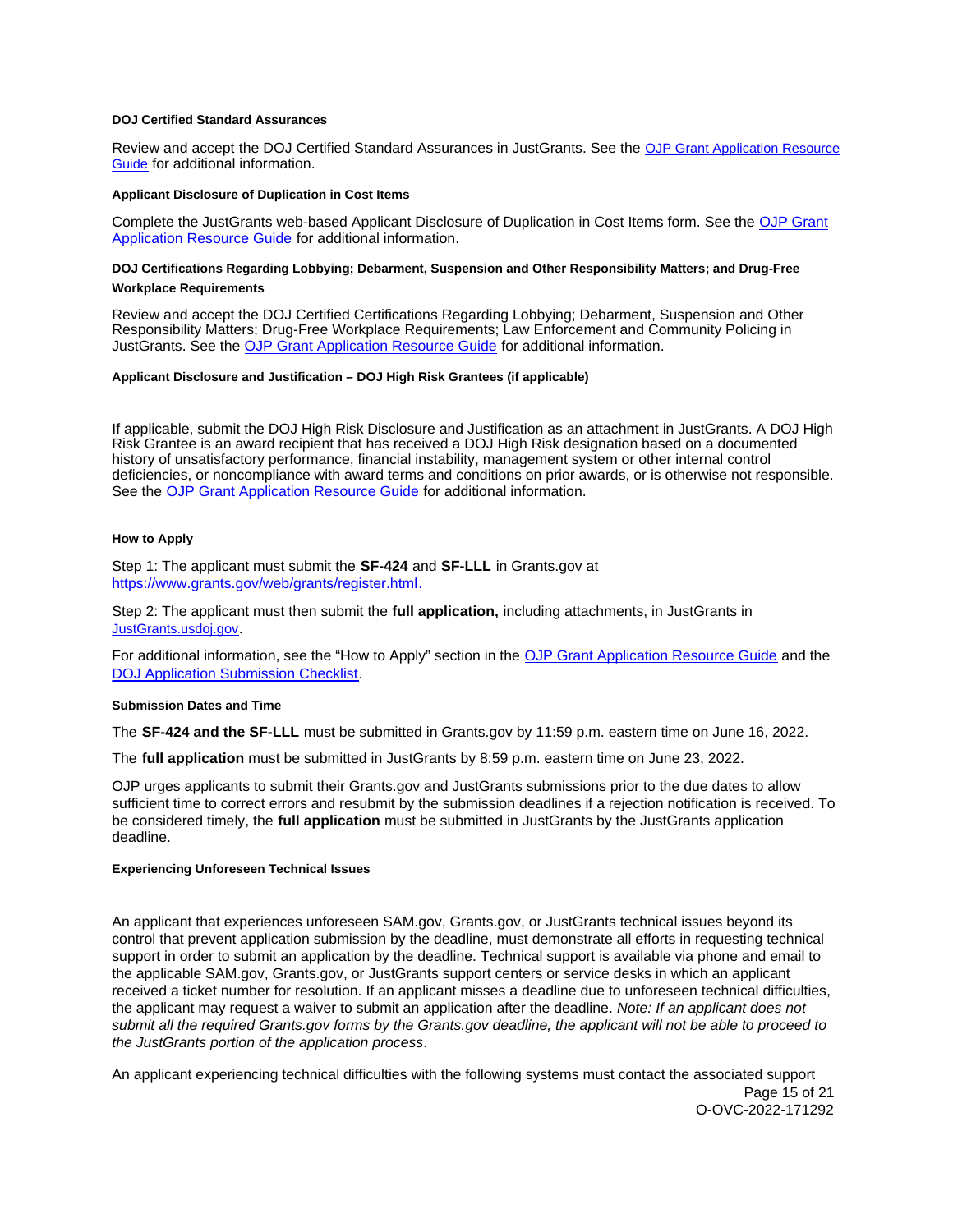<span id="page-15-0"></span>desk indicated below to report the technical issue and receive a tracking number:

- [Grants.gov](https://Grants.gov)  contact the [Grants.gov Customer Support Hotline](https://www.grants.gov/web/grants/support.html)
- SAM.gov contact the [SAM Help Desk \(Federal Service Desk\)](https://www.fsd.gov/gsafsd_sp)
- JustGrants contact the JustGrants Support Desk at [JustGrants.Support@usdoj.gov](mailto:JustGrants.Support@usdoj.gov) or 833–872–5175

An applicant requesting a waiver to submit a late application must document their request for technical assistance in an email to the OVC/OJP Response Center at [grants@ncjrs.gov](mailto:grants@ncjrs.gov) **within 24 hours after the application deadline** to request approval to submit its application after the deadline. If an applicant has technical issues with [Grants.gov,](https://Grants.gov) the applicant must contact the OVC/OJP Response Center within 24 hours of the [Grants.gov](https://Grants.gov) deadline to request approval to submit after the deadline. Waiver requests to submit after the submission deadline must:

- Describe the technical difficulties experienced;
- Include a timeline of the applicant's submission efforts (e.g., what date and time did the error occur, what date and time was action taken to resolve the issue and resubmit; and what date and time did support representatives respond);
- Include an attachment(s) of the complete grant application and all required documentation and material; and
- Include the applicant's Unique Entity Identifier (UEI), any applicable SAM.gov tracking number(s), [Grants.gov](https://Grants.gov) Help Desk, and JustGrants Support Desk Ticket Numbers.

OJP will review each request for late submission and required supporting documentation and notify the applicant whether the request has been approved or denied. For more details on the waiver process, OJP encourages applicants to review the "Experiencing Unforeseen Technical Issues" section in the [OJP Grant Application](https://www.ojp.gov/funding/apply/ojp-grant-application-resource-guide#experiencing-unforeseen-technical-issues)  [Resource Guide.](https://www.ojp.gov/funding/apply/ojp-grant-application-resource-guide#experiencing-unforeseen-technical-issues)

## **Application Review Information**

#### **Review Criteria**

## **Merit Review Criteria**

Applications that meet the basic minimum requirements will be evaluated by peer reviewers on how the proposed project/program addresses the following criteria:

- 1. Description of the Issue (20%) evaluate the applicant's understanding of the program/issue to be addressed.
- 2. Project Design and Implementation (35%) evaluate the adequacy of the proposal, including the goals, objectives, timelines, milestones, and deliverables.
- 3. Capabilities and Competencies (25%) evaluate the administrative and technical capacity of the applicant to successfully accomplish the goals and objectives.
- 4. Plan for Collecting the Data Required for this Solicitation's Performance Measures (5%) evaluate the applicant's understanding of the performance data reporting requirements and the plan for collecting the required data.
- 5. Budget (10%) evaluate for completeness, cost effectiveness, and allowability (e.g., reasonable, allocable, and necessary for project activities).
- 6. Letters of Support, LOIs, and MOUs from other project partners if applicable (5%).

#### **Other Review Criteria/Factors**

Other important considerations for OVC include geographic diversity, strategic priorities (specifically including, but not limited to, those priority areas already mentioned), available funding, past performance, and the extent to which the Budget Worksheet and Budget Narrative (web-based form) accurately explain project costs that are reasonable, necessary, and otherwise allowable under federal law and applicable federal cost principles.

#### **Review Process**

Applications submitted under this solicitation that meet the basic minimum requirements will be evaluated for

Page 16 of 21 O-OVC-2022-171292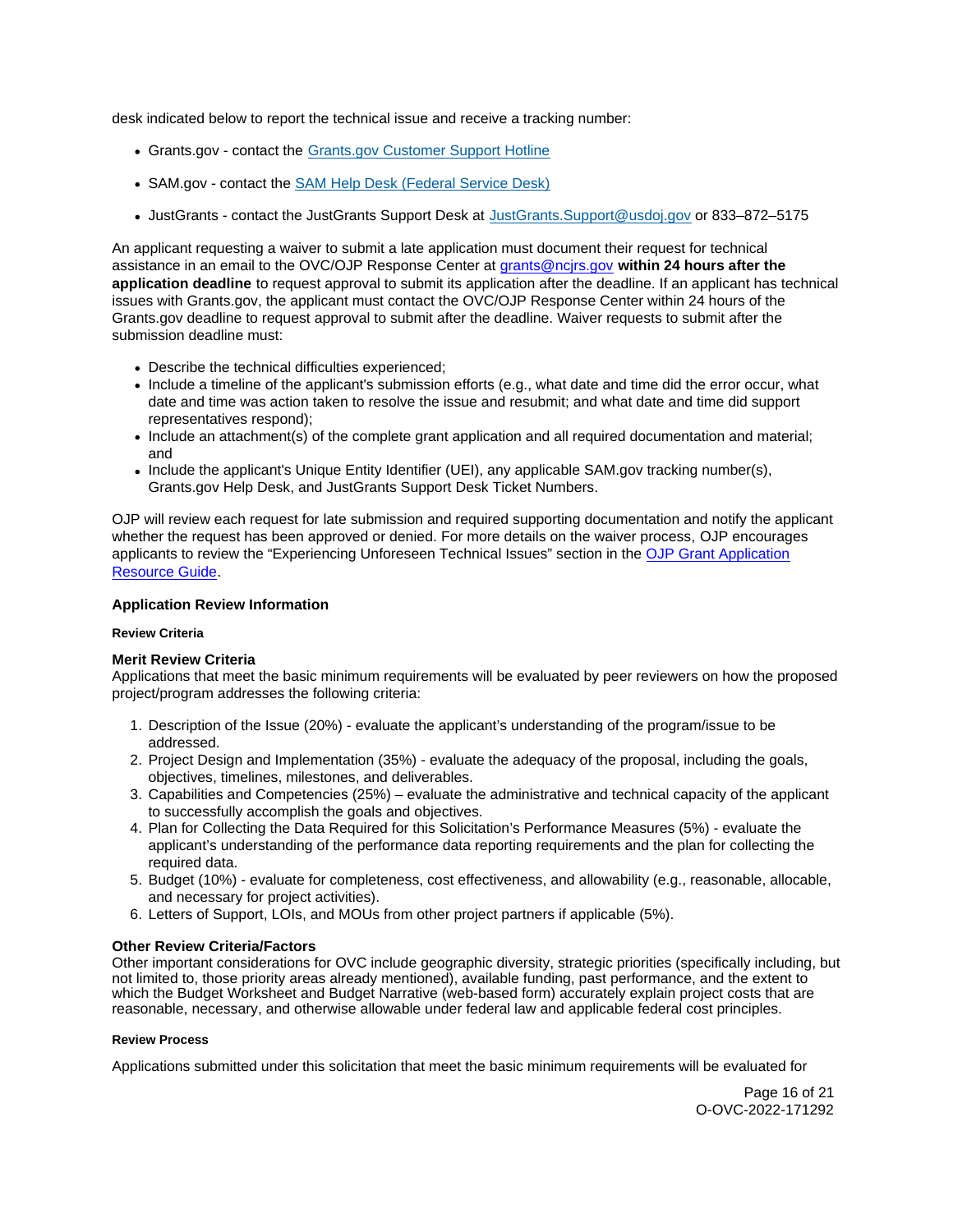<span id="page-16-0"></span>technical merit by a peer review panel(s) in accordance with OJP peer review policy and procedures using the stated review criteria listed above.

OJP screens applications to ensure they meet the basic minimum requirements prior to conducting the peer review. Although specific requirements may vary, the following are common requirements applicable to all OJP solicitations:

- The application must be submitted by an eligible type of applicant.
- The application must request funding within programmatic funding constraints (if applicable).
- The application must be responsive to the scope of the solicitation.
- The application must include all items necessary to meet the basic minimum requirements.
- The application, if submitted by an applicant that is a DOJ High Risk Grantee, or is designated high risk by a federal grantmaking agency outside of DOJ, must not have been determined by the OVC Director Kristina Rose to pose a substantial risk of program implementation failure, based on (1) the applicant's lack of sufficient progress in addressing required corrective actions necessary for removal of the DOJ High Risk Grantee (or non-DOJ high risk) designation, (2) the nature and severity of the issues leading to or accompanying the DOJ High Risk Grantee (or non-DOJ high risk) designation, and/or (3) the applicant's expected ability to manage grant funds and achieve grant goals and objectives.

Pursuant to the Part 200 Uniform Requirements, before award decisions are made, OJP also reviews information related to the degree of risk posed by the applicant. Among other things to help assess whether an applicant with one or more prior federal awards has a satisfactory record with respect to performance, integrity, and business ethics, OJP checks whether the applicant is listed in SAM as excluded from receiving a federal award.

In addition, if OJP anticipates that an award will exceed \$250,000 in federal funds, OJP also must review and consider any information about the applicant that appears in the non-public segment of the integrity and performance system accessible through SAM (currently, the Federal Awardee Performance and Integrity Information System, FAPIIS).

**Important note on FAPIIS:** An applicant, may review and comment on any information about itself that currently appears in FAPIIS and was entered by a federal awarding agency. OJP will consider such comments by the applicant, in addition to the other information in FAPIIS, in its assessment of the risk posed by the applicant.

Absent explicit statutory authorization or written delegation of authority to the contrary, all final award decisions will be made by the Assistant Attorney General, who may consider not only peer review ratings and OVC recommendations, but also other factors as indicated in this section.

## **Federal Award Administration Information**

## **Federal Award Notices**

See the [OJP Grant Application Resource Guide](https://www.ojp.gov/funding/apply/ojp-grant-application-resource-guide#federal-award-notices) for information on award notifications and instructions.

#### **Administrative, National Policy, and Other Legal Requirements**

If selected for funding, in addition to implementing the funded project consistent with the OJP-approved application, the recipient must comply with all award conditions and all applicable requirements of federal statutes and regulations, including the applicable requirements referred to in the assurances and certifications executed in connection with award acceptance. For additional information on these legal requirements, see the "Administrative, National Policy, and Other Legal Requirements" section in the [OJP Grant Application Resource](https://www.ojp.gov/funding/apply/ojp-grant-application-resource-guide#administrative)  [Guide.](https://www.ojp.gov/funding/apply/ojp-grant-application-resource-guide#administrative)

## **Information Technology (IT) Security Clauses**

An application in response to this solicitation may require inclusion of information related to information technology security. See the [OJP Grant Application Resource Guide](https://www.ojp.gov/funding/apply/ojp-grant-application-resource-guide#information-technology) for information on information technology security.

> Page 17 of 21 O-OVC-2022-171292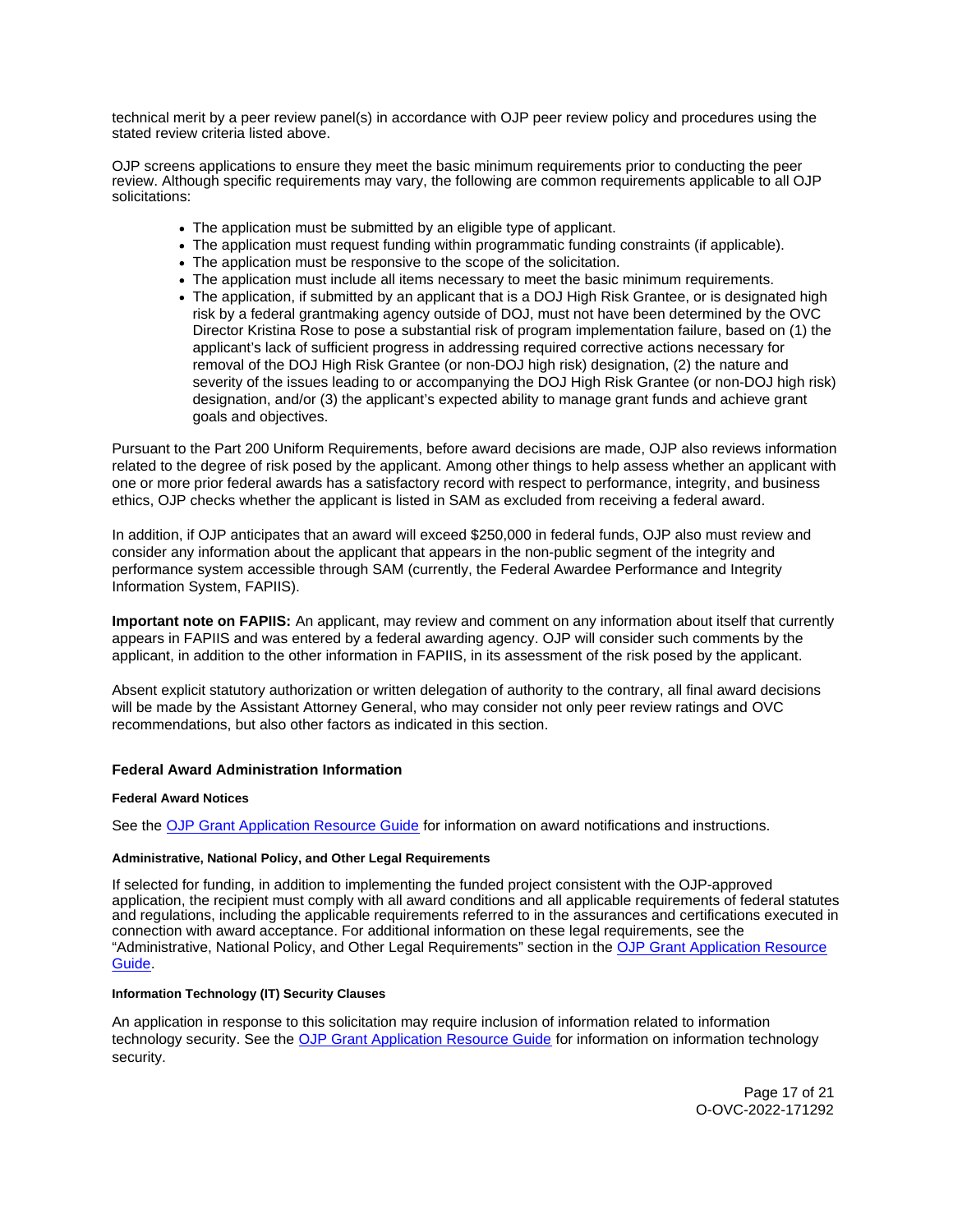#### <span id="page-17-0"></span>**General Information about Post-Federal Award Reporting Requirements**

In addition to the deliverables described in the "Program Description" section, all award recipients under this solicitation will be required to submit certain reports and data.

Required reports. Award recipients typically must submit quarterly financial reports, semi-annual performance reports, final financial and performance reports, and, if applicable, an annual audit report in accordance with the Part 200 Uniform Requirements or specific award conditions. Future awards and fund drawdowns may be withheld if reports are delinquent. (In appropriate cases, OJP may require additional reports.)

See the [OJP Grant Application Resource Guide](https://www.ojp.gov/funding/Apply/Resources/Grant-App-Resource-Guide.htm) for additional information on specific post-award reporting requirements, including performance measure data.

#### **Federal Awarding Agency Contact(s)**

For OJP contact(s), see the solicitation cover page.

For contact information for [Grants.gov](https://Grants.gov), see the solicitation cover page.

For contact information for JustGrants, see the solicitation cover page.

## **Other Information**

#### **Freedom of Information and Privacy Act (5 U.S.C. 552 and 5 U.S.C. 552a)**

See the [OJP Grant Application Resource Guide](https://www.ojp.gov/funding/apply/ojp-grant-application-resource-guide#foia) for information on the Freedom of Information and Privacy Act (5 U.S.C. 552 and 5 U.S.C. 552a).

## **Provide Feedback to OJP**

See the [OJP Grant Application Resource Guide](https://www.ojp.gov/funding/apply/ojp-grant-application-resource-guide#feedback) for information on how to provide feedback to OJP.

#### **Performance Measures**

To determine performance measure requirements for this solicitation, use the "Human Trafficking Performance Measures Map with Question Sets by Solicitation" document at [https://ovc.ojp.gov/funding/performance](https://ovc.ojp.gov/funding/performance-measures/human-trafficking)[measures/human-trafficking.](https://ovc.ojp.gov/funding/performance-measures/human-trafficking) Locate the solicitation title and fiscal year to see question sets for the assigned performance measures. Examples of the performance measures questionnaires and related question sets, along with other reporting resources, can be found in the drop-down menu for victim service provider, task force, or training and technical assistance grantees.

#### **Appendix A: Types of Victim Services That OVC Funds**

| <b>Type of Service</b>          | <b>Service Provision Terms</b>                                                                                                                                                                                                                                                                                                                         |
|---------------------------------|--------------------------------------------------------------------------------------------------------------------------------------------------------------------------------------------------------------------------------------------------------------------------------------------------------------------------------------------------------|
| <b>Information and Referral</b> | Information about the criminal justice process<br>Information about victims' rights, how to<br>obtain notifications, etc.<br>Referral to other victim service programs<br>Referral to other services, supports, and<br>resources<br>Information about substance abuse treatment<br>and support<br>Referral to substance abuse treatment and<br>support |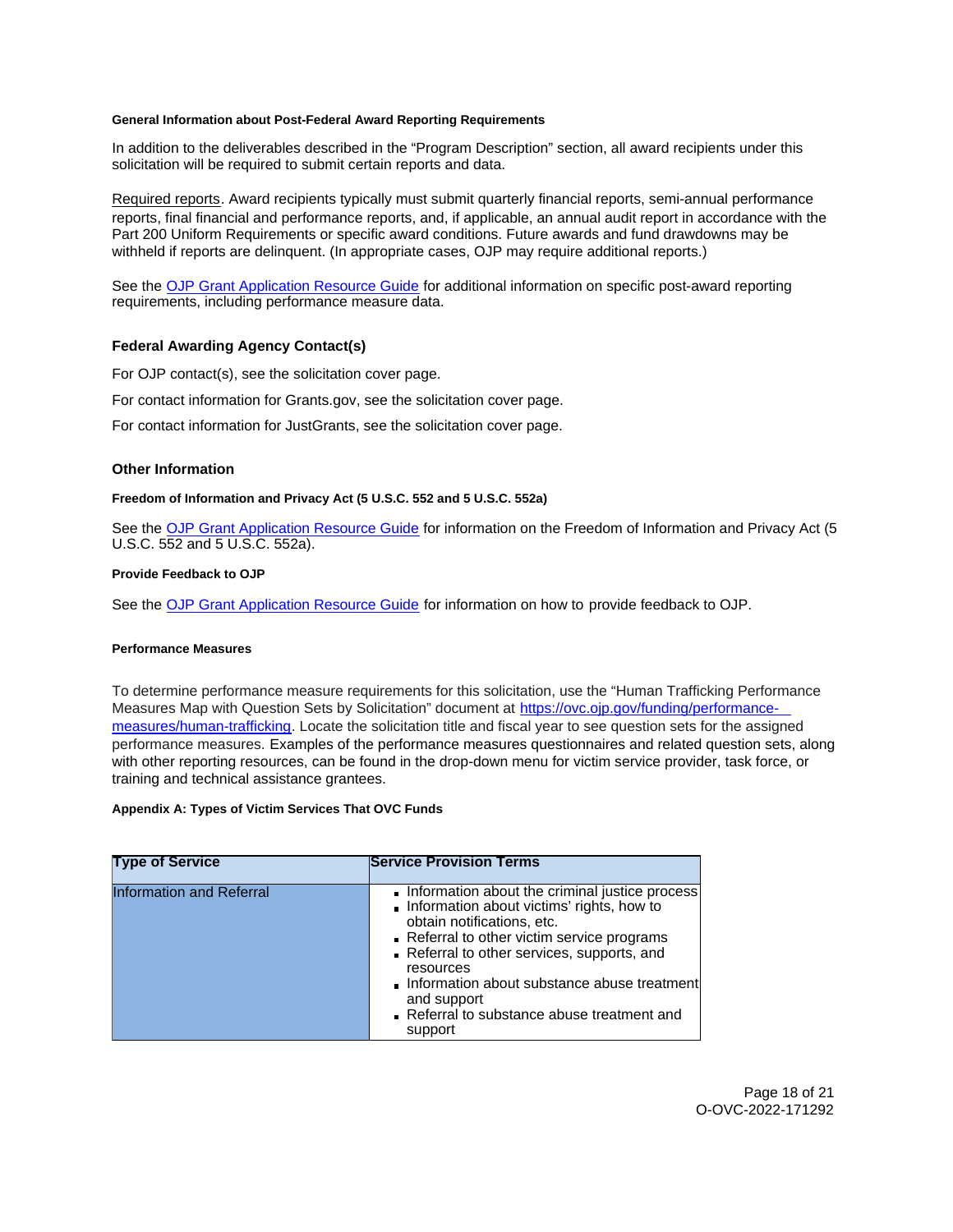<span id="page-18-0"></span>

| Personal Advocacy/Accompaniment                          | Victim advocacy/accompaniment to<br>emergency medical care or forensic exam<br>Law enforcement interview<br>advocacy/accompaniment<br>■ Individual advocacy (e.g., assistance in<br>applying for public benefits or other low-cost<br>alternatives)<br>Performance of medical or nonmedical<br>forensic exam or interview, or medical<br>evidence collection<br>Advocacy for immigration assistance<br>Intervention with employer, creditor, landlord,<br>or academic institution<br>Child or dependent care assistance<br>Transportation assistance<br>Interpreter services<br>• Family reunification |
|----------------------------------------------------------|--------------------------------------------------------------------------------------------------------------------------------------------------------------------------------------------------------------------------------------------------------------------------------------------------------------------------------------------------------------------------------------------------------------------------------------------------------------------------------------------------------------------------------------------------------------------------------------------------------|
| <b>Emotional Support, Safety, and Health</b><br>Services | Crisis Intervention<br>■ Hotline/Crisis line counseling<br>■ On-scene crisis response<br>Individual therapy/mental health services<br>■ Support groups<br>■ Other therapy (e.g., traditional, cultural, or<br>alternative healing)<br>Emergency financial assistance<br>Provision of emergency medical care<br>Provision of long-term, non-therapeutic<br>medical care<br>Substance abuse services<br>Protection/safety planning<br>■ Case management                                                                                                                                                  |
| <b>Shelter/Housing Services</b>                          | Emergency shelter or placement<br>■ Transitional housing<br>Relocation assistance<br>■ Rapid rehousing<br>■ Rental assistance<br>$\blacksquare$ Host homes<br>Other shelter/housing                                                                                                                                                                                                                                                                                                                                                                                                                    |
| <b>Criminal/Civil Justice System</b><br>Assistance       | Notification of criminal justice events<br>Victim impact statement assistance<br>Assistance with restitution<br>■ Civil legal assistance<br>Legal support with immigration assistance<br>Law enforcement or prosecution interview<br>advocacy/accompaniment<br><b>Repatriation</b><br><b>Public benefits law</b><br>Criminal record relief<br>Victims' rights representation                                                                                                                                                                                                                           |
| Education/Employment/Life skills                         | ■ Education<br>Job/vocational training<br>Job readiness/employment services<br>Skill building (i.e., "life skills")<br>Supported employment                                                                                                                                                                                                                                                                                                                                                                                                                                                            |

## **Application Checklist**

## **Appendix B: OVC FY 2022 Services for Minor Victims of Labor Trafficking Checklist**

This application checklist has been created as an aid in developing an application. The DOJ Application [Submission Checklist](https://justicegrants.usdoj.gov/sites/g/files/xyckuh296/files/media/document/appln-submission-checklist.pdf) is another resource.

## **What an Applicant Must Do:**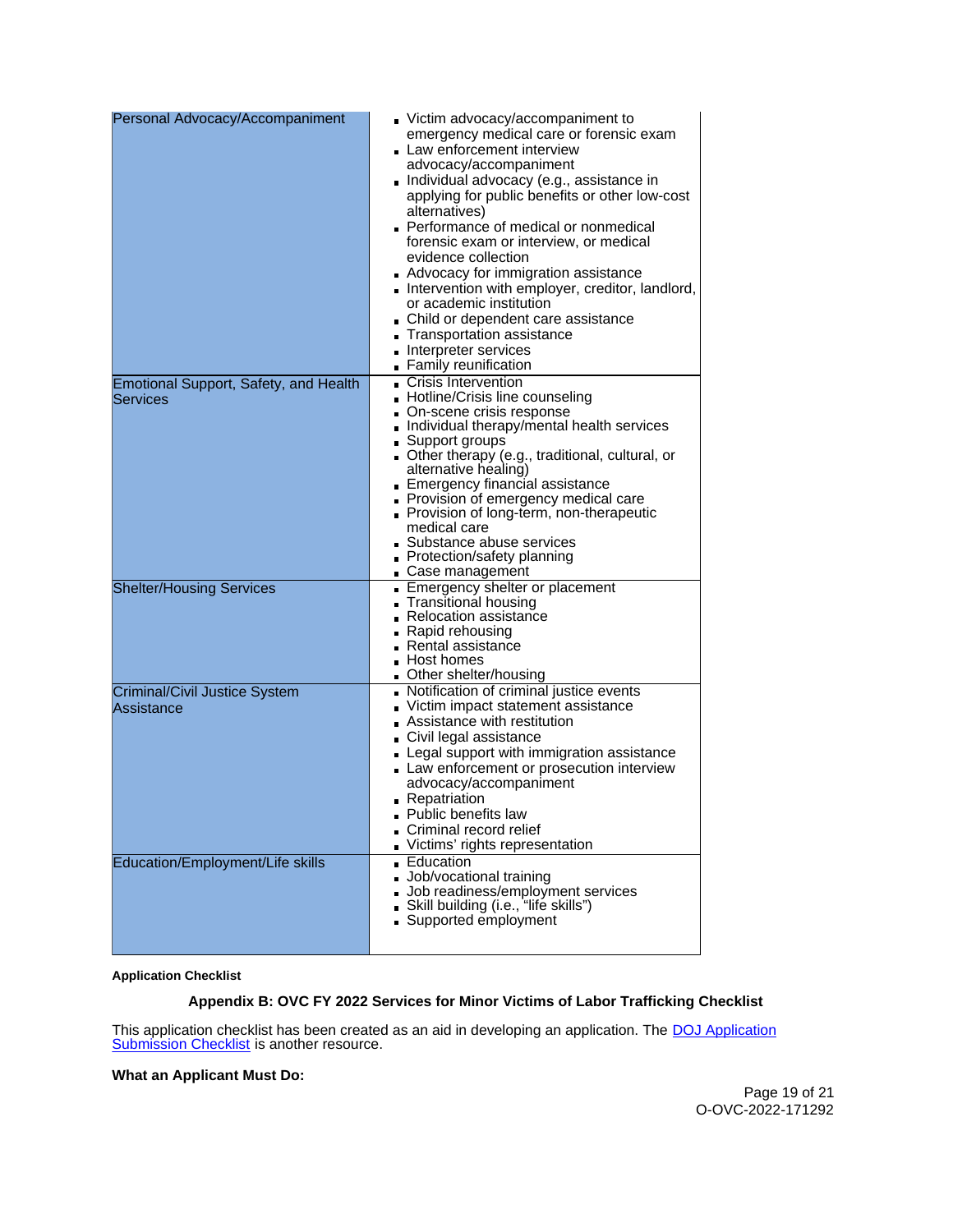## Prior to Registering in [Grants.gov:](https://Grants.gov)

Confirm your Entity's [System Award Management \(SAM\)](https://sam.gov/SAM/) Registration Information (see [OJP Grant](https://www.ojp.gov/funding/apply/ojp-grant-application-resource-guide#apply)  [Application Resource Guide\)](https://www.ojp.gov/funding/apply/ojp-grant-application-resource-guide#apply)

To register in [Grants.gov](https://Grants.gov):

- Acquire an Authorized Organization Representative (AOR) and a [Grants.gov](https://Grants.gov) username and password (see [OJP Grant Application Resource Guide\)](https://www.ojp.gov/funding/apply/ojp-grant-application-resource-guide#apply)
- Acquire AOR confirmation from the E-Business Point of Contact (E-Biz POC) (see OJP Grant Application [Resource Guide\)](https://www.ojp.gov/funding/apply/ojp-grant-application-resource-guide#apply)

To find the funding opportunity:

- Search for the funding opportunity in [Grants.gov](https://Grants.gov) using the opportunity number, Assistance Listing, or keyword(s)
- Select the correct Competition ID
- Access the funding opportunity and application package (see Step 7 in the [OJP Grant Application Resource](https://www.ojp.gov/funding/apply/ojp-grant-application-resource-guide#apply)  [Guide\)](https://www.ojp.gov/funding/apply/ojp-grant-application-resource-guide#apply)
- Sign up for [Grants.gov](https://Grants.gov) email [notifications](https://www.grants.gov/web/grants/manage-subscriptions.html) (optional) (see [OJP Grant Application Resource Guide\)](https://ojp.gov/funding/Apply/Resources/Grant-App-Resource-Guide.htm)
- Read *Important Notice: Applying for Grants in Grants.gov*
- Read OJP policy and guidance on conference approval, planning, and reporting available at [ojp.gov/funding/financialguidedoj/iii-postaward-requirements#6g3y8](https://www.ojp.gov/funding/financialguidedoj/iii-postaward-requirements#6g3y8) (see [OJP Grant Application Resource](https://ojp.gov/funding/Apply/Resources/Grant-App-Resource-Guide.htm)  [Guide\)](https://ojp.gov/funding/Apply/Resources/Grant-App-Resource-Guide.htm)

## **Overview of Post-Award Legal Requirements:**

Review the "[Overview of Legal Requirements Generally Applicable to OJP Grants and Cooperative](https://www.ojp.gov/funding/explore/legal-overview-awards)  [Agreements - FY 2022 Awards"](https://www.ojp.gov/funding/explore/legal-overview-awards) in the [OJP Funding Resource Center.](https://www.ojp.gov/funding/index.htm)

#### **Review Scope Requirement:**

The federal amount requested is within the allowable limit of \$665,000.

**Review Eligibility Requirement:** See the solicitation cover page.

#### **Prepare to submit the Application for Federal Assistance standard form (SF)-424 and Disclosure of Lobbying Activities form (SF-LLL)**

- 
- 
- Review Information to complete the Application for Federal Assistance (SF-424) in [Grants.gov](https://Grants.gov)<br>• Submit Intergovernmental Review<br>• Complete Standard Applicant Information (SF-424 information from Grants.gov)<br>• Submit the S
- 

After the SF-424 and SF-LLL submission in [Grants.gov](https://Grants.gov), receive [Grants.gov](https://Grants.gov) email notifications that:

- Submission has been received in [Grants.gov](https://Grants.gov)
- Submission has either been successfully validated or rejected with errors (see OJP Grant Application [Resource Guide\)](https://www.ojp.gov/funding/apply/ojp-grant-application-resource-guide#apply)

If no [Grants.gov](https://Grants.gov) receipt validation, or error notifications are received:

Contact [Grants.gov](https://Grants.gov) Customer Support Hotline at 800–518–4726, 606–545–5035, [Grants.gov](https://www.grants.gov/web/grants/support.html)  [customer support,](https://www.grants.gov/web/grants/support.html) or [support@grants.gov](mailto:support@grants.gov) regarding technical difficulties (see [OJP Grant Application](https://ojp.gov/funding/Apply/Resources/Grant-App-Resource-Guide.htm)  [Resource Guide\)](https://ojp.gov/funding/Apply/Resources/Grant-App-Resource-Guide.htm)

Receive email notification to complete application in JustGrants

• Proceed to complete application in JustGrants

## **Content of Application Submission: Critical Application Elements**

The following items are critical application elements required to pass the basic minimum requirements review. If OJP determines that an application does not include the following elements, it will neither proceed to peer review, nor receive further consideration.

**Proposal Abstract** 

Page 20 of 21 O-OVC-2022-171292